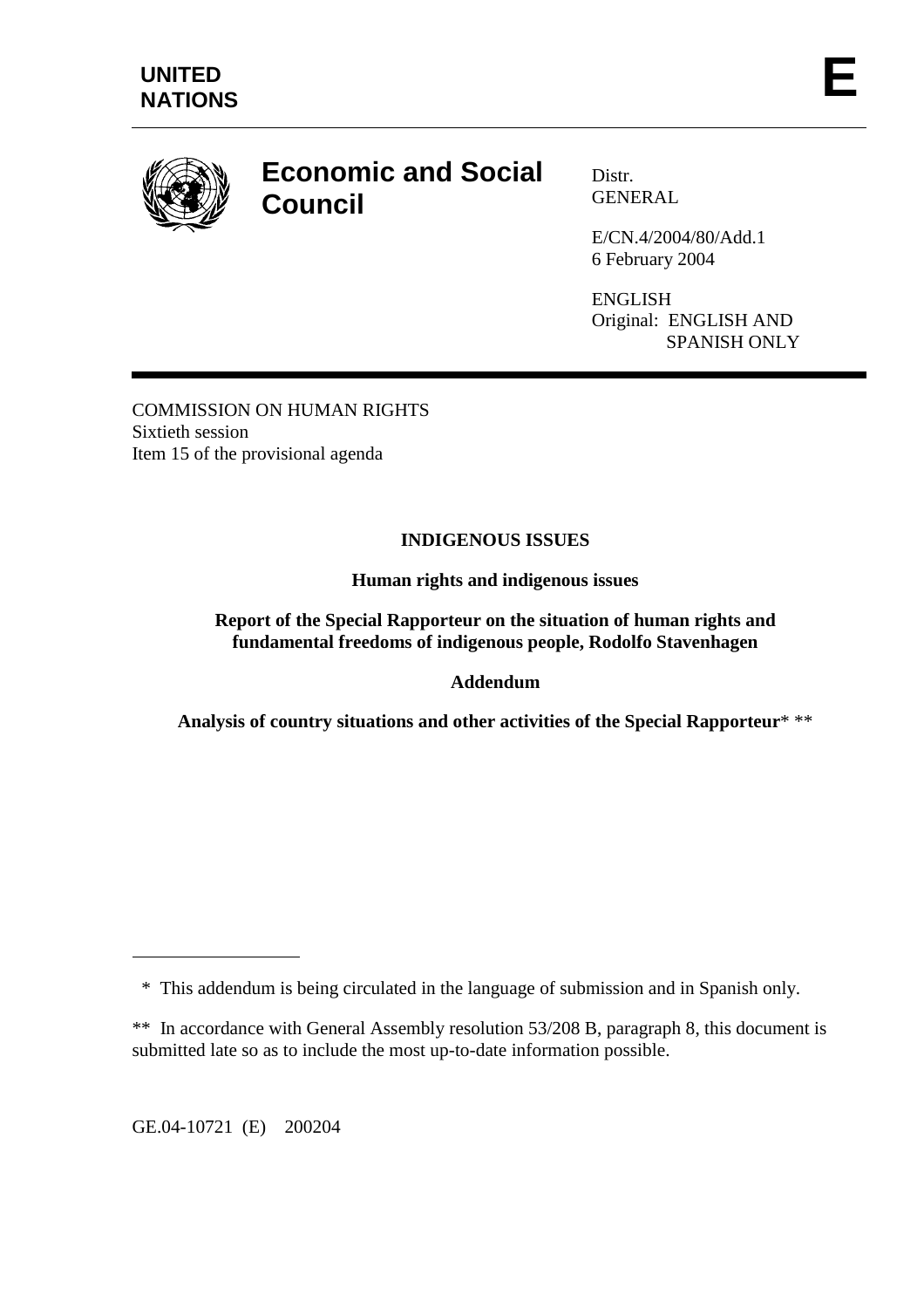# **CONTENTS**

|                |                                                           | Paragraphs  | Page           |
|----------------|-----------------------------------------------------------|-------------|----------------|
|                |                                                           | $1 - 6$     | 3              |
| $\mathbf{I}$ . | SUMMARY OF CASES TRANSMITTED AND REPLIES                  | $7 - 78$    | 4              |
|                |                                                           | $7 - 8$     | $\overline{4}$ |
|                |                                                           | $9 - 11$    | $\overline{4}$ |
|                |                                                           | $12 - 21$   | 5              |
|                |                                                           | $22 - 23$   | $\overline{7}$ |
|                |                                                           | $24 - 32$   | $\tau$         |
|                |                                                           | $33 - 34$   | 9              |
|                |                                                           | $35 - 42$   | 9              |
|                |                                                           | $43 - 45$   | 11             |
|                |                                                           | $46 - 54$   | 12             |
|                |                                                           | $55 - 66$   | 14             |
|                |                                                           | $67 - 68$   | 16             |
|                |                                                           | $69 - 70$   | 17             |
|                |                                                           | $71 - 72$   | 17             |
|                |                                                           | $73 - 74$   | 18             |
|                | Other communications and information received             | $75 - 78$   | 18             |
| П.             | MANDATE, PROCEDURES AND HUMAN RIGHTS                      |             |                |
|                | FRAMEWORK FOR THE WORK OF THE                             | $79 - 101$  | 20             |
| III.           |                                                           | $102 - 126$ | 26             |
|                |                                                           | $102 - 107$ | 26             |
|                |                                                           | $108 - 118$ | 28             |
|                |                                                           | $119 - 126$ | 30             |
| <b>Tables</b>  |                                                           |             |                |
| 1.             | Summary table of communications sent to and received from |             | 19             |
| 2.             |                                                           |             | 20             |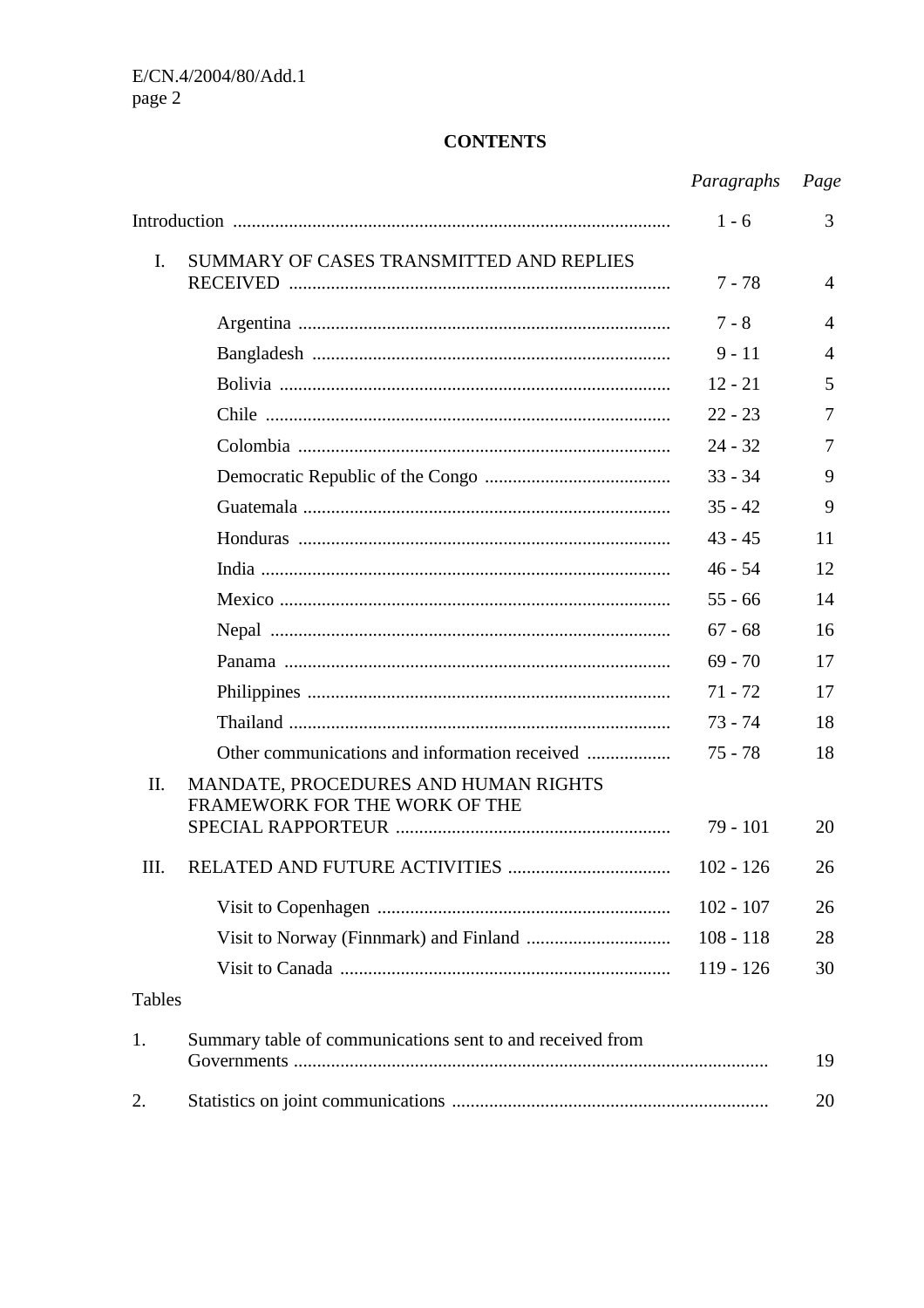## **Introduction**

1. The Special Rapporteur on the situation of human rights and fundamental freedoms of indigenous people receives a large number of communications providing him with information about allegations of violations of the human rights and fundamental freedoms of indigenous peoples. The main sources of these communications are non-governmental organizations (NGOs), indigenous organizations, intergovernmental organizations and other United Nations procedures concerned with the protection of human rights. The Special Rapporteur pays particular attention to the individual and collective complaints he receives as they offer a crucial channel for victims, their families and communities to have their voices heard.

2. The period under review has shown an increase in the number and substance of the communications received by the Special Rapporteur, partially as a result of the strategy designed to make the mechanism better known to the communities, which involved the launching of an information note on the mandate including a model for submitting information for the Special Rapporteur's attention. This note has helped indigenous peoples to understand the possible scope and limitations of the mandate.

3. The information received over the three years of the mandate reveals important gaps in the promotion and protection of the human rights and fundamental freedoms of indigenous peoples in all regions of the world. The situations described in the communications reveal the severity of some of the human rights violations against indigenous peoples and the devastating effects that they have, not only on the victims but also on their families and often on their entire communities.

4. Section I of the present report gives information on urgent appeals, allegations and the replies received from Governments to the Special Rapporteur's letters, as well as observations by the Special Rapporteur where considered appropriate. In cases where the replies were not received or incomplete at the time of the preparation of the present report, the Special Rapporteur addressed follow-up letters to relevant Governments recalling the deadline for the incorporation of such responses in the report. It should be emphasized that the summary of communications with Governments discussed in the present report in no way reflects the total extent of the human rights problems that indigenous peoples face the world over; some of these are dealt with in the main report (E/CN.4/2003/80).

5. The Special Rapporteur remains particularly concerned about the status of indigenous women and children around the world. He points out that the cases reported on in the present document do not fully represent either the full scope of the problem or nature of the human rights violations they face. Section I also refers to other information received by the Special Rapporteur. Owing to restrictions on the length of documents, the Special Rapporteur has been obliged to reduce considerably the details of communication sent and received. As a result, requests from Governments to have their replies published in their totality could, regrettably, not be met.

6. Section II comprises an overview of the provisions of the main human rights instruments and conventions that have been particularly relevant to the issues before the Special Rapporteur over the past three years. Section III covers other and future activities of the Special Rapporteur, such as visits to specific communities.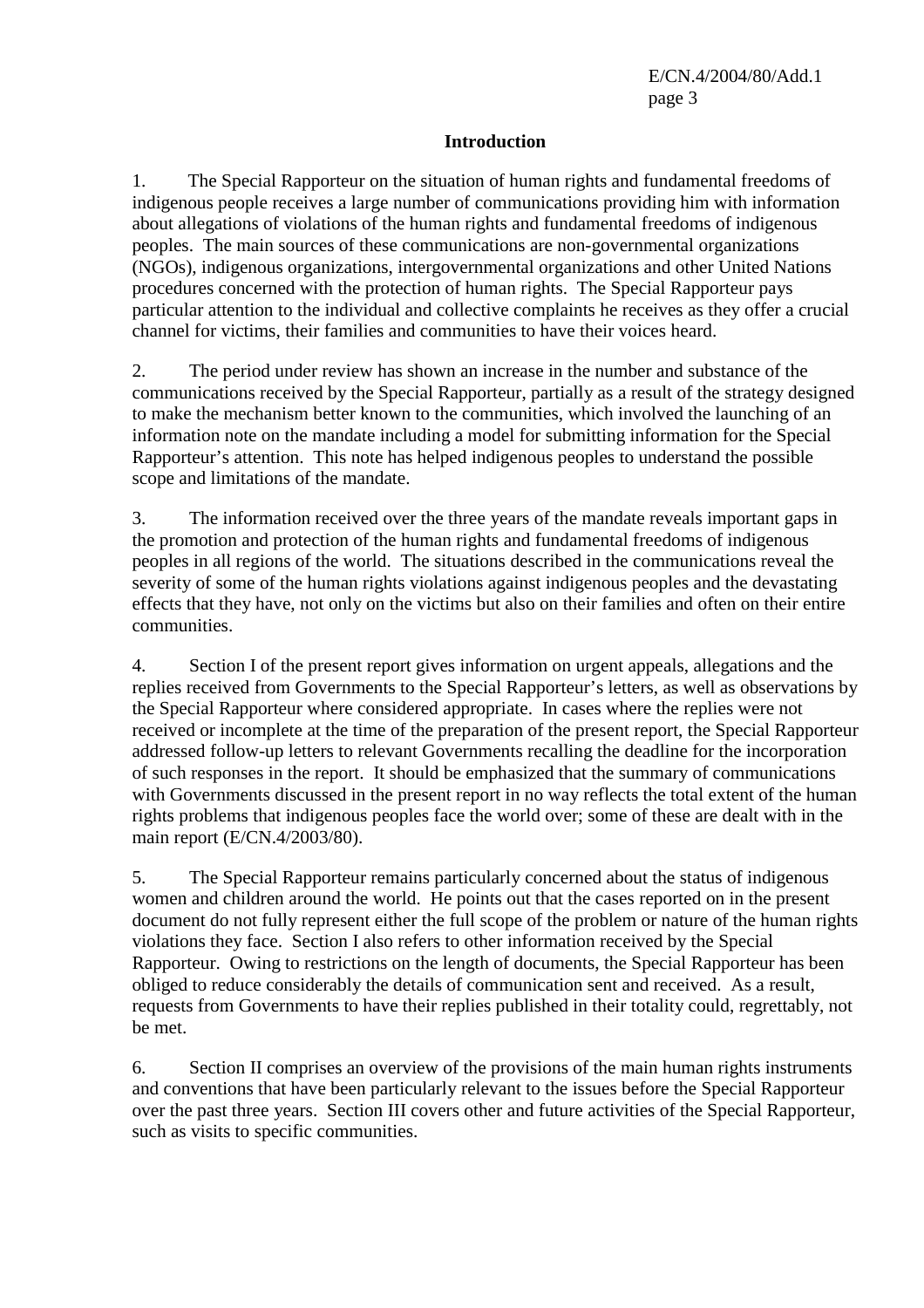# **I. SUMMARY OF CASES TRANSMITTED AND REPLIES RECEIVED**

#### **Argentina**

#### **Government reply to previous communication**

7. On 29 July 2003, the Special Rapporteur received a reply from the Government of Argentina to a joint letter of allegation, sent on 3 October 2002, concerning an attack reportedly carried out on 16 August 2002 against members of the indigenous Toba-Qom, members of the Nam Qom community in the town of Formosa, allegedly by the police of Formosa Province. In its reply, the Government stated that all necessary measures to investigate the cases had been taken.

#### **Observations**

8. The Special Rapporteur is grateful for the reply provided by the Government of Argentina and its demonstrated will to cooperate with his mandate. In this context, the Special Rapporteur would like to request that the Government provide him with the final results of the investigations, as well as the measures adopted to redress the situation.

#### **Bangladesh**

#### **Communications sent**

9. On 24 September 2003, the Special Rapporteur sent a joint letter of allegation with the Special Rapporteur on torture to the Government of Bangladesh concerning the case of Reverend Kyolachai Bhikku, an indigenous Buddhist monk from Barbil Buddha Vihar, Chittagong Hill Tracts, who was severely beaten on 16 November 2002, allegedly by a group of army personnel from Doshvila army camp, Lakshmichari military zone. The Special Rapporteur requested that the Government provide detailed information on this case and take any steps that might be necessary to investigate, prosecute and impose appropriate sanctions on any persons guilty of the alleged violations, and to provide an adequate remedy for the victim. The Special Rapporteur further requested the Government to adopt effective measures to prevent the recurrence of such acts.

10. On 9 December 2003, the Special Rapporteur sent a letter of urgent appeal to the Government, expressing concern over the situation of indigenous communities in Mahalchari, Khagrachori district, Chittagong Hill Tracts, following a series of attacks allegedly carried out by a group of military personnel and Bengali settlers on 26 August 2003. According to the information received, more than 400 houses in 14 indigenous villages were set ablaze, 2 indigenous people were killed, including an 8-month-old baby, and more than 50 individuals were injured. It was also alleged that nine women were raped, two abducted, and two Buddhist temples destroyed.

# **Observations**

11. The Special Rapporteur regrets that, at the time this report was finalized, he had received no reply from the Government.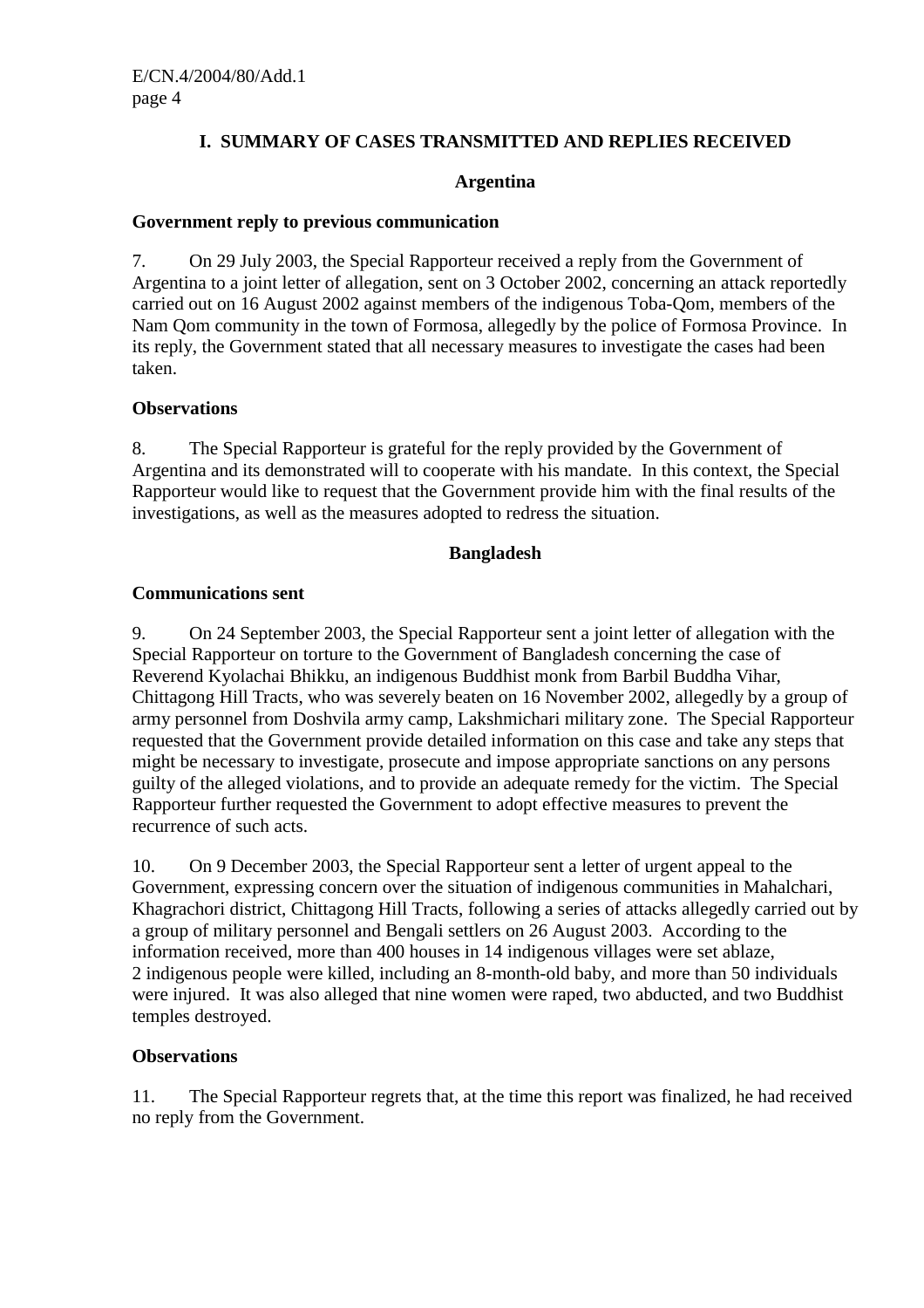## **Bolivia**

## **Communications sent**

12. On 27 January 2003, the Special Rapporteur sent a joint letter of urgent appeal with the Special Rapporteur on the right to freedom of opinion and expression, the Special Representative of the Secretary-General on human rights defenders and the Chairperson-Rapporteur of the Working Group on Arbitrary Detention to the Government of Bolivia, expressing concern over the military and police interventions in the region of Chapare carried out following a series of demonstrations. According to the information received, the intervention of the police and the armed forces to repress the protests in the region led to several deaths. Reports also stated that more than 168 civilians were arbitrarily or illegally arrested and a large number of people wounded. In the letter, the Government was asked to provide information about any measures it might have taken to guarantee the protection of the right to life and physical integrity of the individuals concerned.

13. On 2 April and 7 May 2003, the Special Rapporteur sent a joint letter of urgent appeal with the Special Rapporteur on extrajudicial, summary or arbitrary executions, the Special Representative of the Secretary-General on human rights defenders and the Special Rapporteur on the independence of judges and lawyers to the Government requesting information about attacks that allegedly occurred on 13 March and on 23 April 2003 against Cliver Rocha, a lawyer at the Center of Legal Studies and Social Investigation (CEJIS) in Riberalta, including on the steps taken by the competent authorities in compliance with the provisions contained in the relevant international legal instruments to guarantee the protection of the right to life and physical integrity of Mr. Rocha.

14. On 19 May 2003, the Special Rapporteur sent a joint letter of urgent appeal with the Special Representative of the Secretary-General on human rights defenders to the Government requesting information regarding reports of death threats received by Carlos Cuasace Surubi, President of the Indigenous Chiquitana Organization (OICH), and Juan Pinto, President of the Indigenous Centre of Communities of Concepción (CICC), on 28 April 2003, in particular concerning the steps taken by the competent authorities in compliance with the provisions contained in the relevant international legal instruments to guarantee the protection of the right to life and physical integrity of the two men.

15. On 11 August 2003, the Special Rapporteur sent a joint letter of allegation with the Special Rapporteur on torture to the Government concerning allegations that demonstrations in the Department of Cochabamba held from 13 to 15 January 2003 had been violently repressed. According to the information received, 4 individuals died and many more were injured as a result of actions by the police and military, while some 165 individuals were unlawfully detained. The Government was asked to provide detailed information on these cases and to take any steps that might be necessary to investigate, prosecute and impose appropriate sanctions on any persons guilty of the alleged violations, as well as to provide an adequate remedy for the victims of the abuses.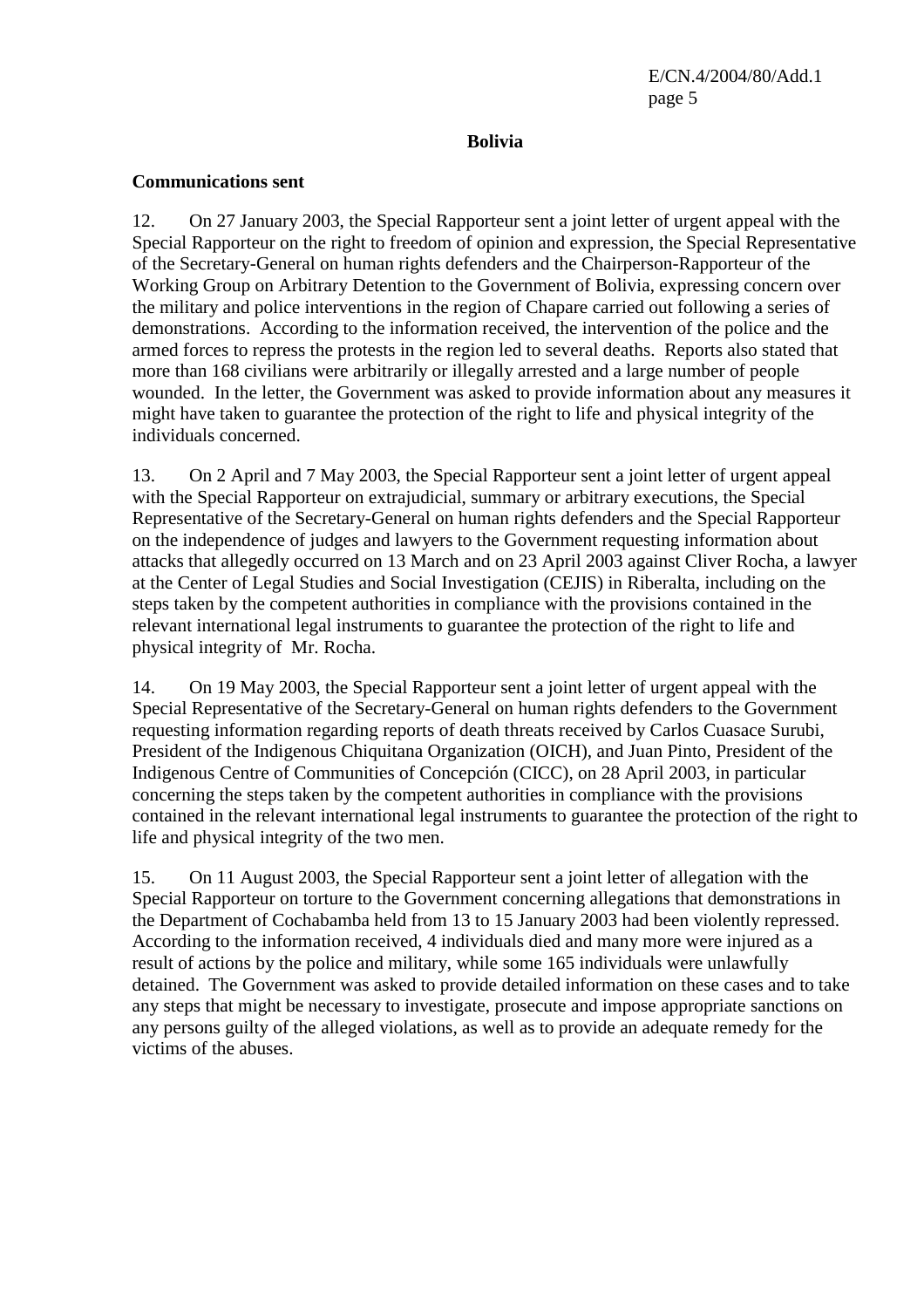16. On 15 October 2003, the Special Rapporteur sent a joint letter of urgent appeal with the Special Rapporteur on the right to freedom of opinion and expression, the Special Rapporteur on extrajudicial, summary or arbitrary executions, the Special Rapporteur on torture, and the Special Representative of the Secretary-General on human rights defenders to the Government, regarding the deaths of at least 50 individuals, allegedly as a consequence of attempts by the police and the military to repress demonstrations and to stop blockades in different parts of the country. The Special Rapporteur appealed to the Government to provide information about judicial investigations and measures taken to guarantee the promotion and protection of the human rights and fundamental freedoms of the persons concerned.

# **Press release**

17. On 16 October 2003 the Special Rapporteur joined the Special Rapporteur on torture, the Special Rapporteur on extrajudicial, summary or arbitrary executions, the Special Rapporteur on the right to freedom of opinion and expression and the Special Representative on human rights defenders in a press release echoing the profound concerns expressed by the Secretary-General of the United Nations and by the Acting High Commissioner for Human Rights about violence and loss of life during several protests in various parts of Bolivia, and in particular in the area of the Alto, where demonstrators urged the Government to abandon a project to sell gas and to approve a programme that would benefit the local inhabitants. The experts urged the Government to take necessary measures to ensure the full protection of the human rights of the demonstrators, including the right to assemble and protest, in the light of the international norms endorsed by Bolivia. In particular, they urged the Bolivian authorities to ensure that the law enforcement officials engaged in those operations carried out their duties in strict compliance with human rights standards.

# **Government replies**

18. On 19 May 2003, the Government of Bolivia stated that investigations into the death threats received by Carlos Cuasace Surubi and Juan Pinto were under way by the Vice Ministry of Justice and that it would inform the Special Rapporteur of the findings.

19. On 30 September 2003, the Government transmitted information from the National Police to the Special Rapporteur concerning the status of the investigations on the case of Cliver Rocha. According to the information received, an investigation had been opened by the Beni police which transmitted its report on the results of the investigations to the public prosecutor for action. The Government further stated that the investigation period had been extended for another 30 days, since additional information had been requested from the police. In its communication the Government also informed the Special Rapporteur that on 30 April 2003 Cliver Rocha Rojo had been beaten and threatened again by unidentified individuals near his office.

20. On 10 November 2003, the Government transmitted information concerning the incident in September 2003 in which 56 people had died and more than 200 injured as a consequence of the attempts by the police and the military to repress demonstrations. The Government reported that the investigations on that case were ongoing and no official information was therefore available about the circumstances and events, owing to the complexity of the case. The Government stated that injured people were still receiving medical attention and also that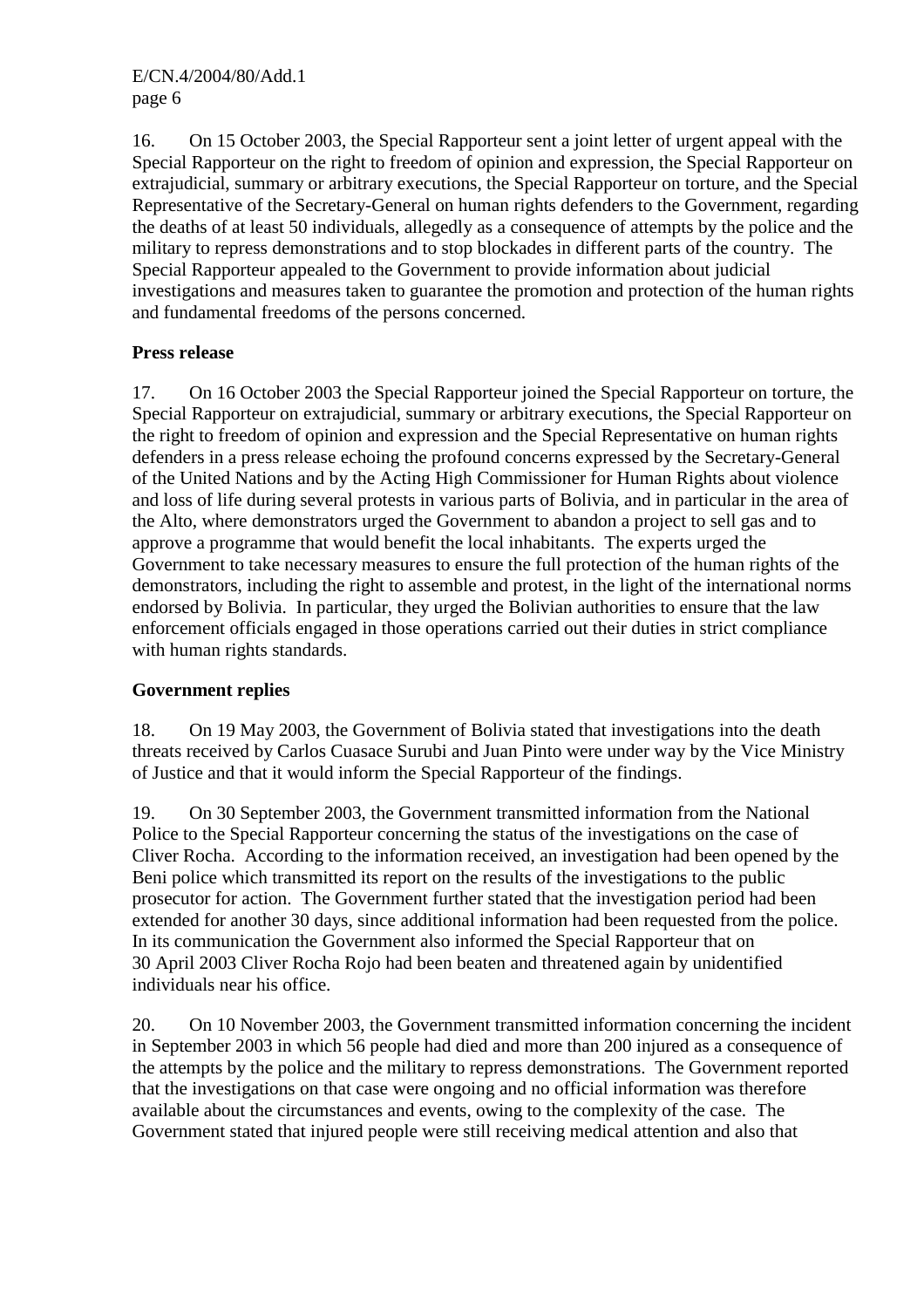E/CN.4/2004/80/Add.1 page 7

medical, economic and legal assistance were being provided to the people affected. Finally, the Government stated that President Carlos D. Mesa Gisbert had taken note of the demands of the people on issues relating to a more participatory and open democracy, gas exports and the constituent assembly.

#### **Observations**

21. The Special Rapporteur thanks the Government of Bolivia for the replies provided. He deeply regrets the further reported allegations of death threats and violence against Cliver Rocha despite the warnings offered by the various mechanisms. In this context, the Special Rapporteur would appreciate receiving any further information concerning the final results of the investigations, as well as the steps taken by the authorities to protect the life and the physical integrity of Mr. Rocha. The Special Rapporteur would also very much appreciate receiving any further information concerning the sad events that occurred in September, as well as the status of the investigations.

#### **Chile**

#### **Communication sent**

22. On 27 October 2003, the Special Rapporteur sent a letter of allegation to the Government of Chile inquiring about the detention of Rosamel Millamán Reinao, an indigenous leader with whom the Special Rapporteur had met in the course of his official visit to Chile, and who was reportedly arrested together with other Mapuches, allegedly in the context of a protest against deforestation. The Special Rapporteur appealed to the Government to provide information about the situation of the individual concerned.

#### **Observations**

23. The Special Rapporteur thanks the Government of Chile for its cooperation on specific cases discussed in the course of his visit to the country in July. In this context, he would appreciate receiving information on the status of the case of Rosamel Millamán Reinao.

#### **Colombia**

#### **Communication sent**

24. On 4 August 2003, the Special Rapporteur sent a joint letter of urgent appeal with the Special Rapporteur on extrajudicial, summary or arbitrary executions to the Government of Colombia, expressing concern over the difficult situation facing the indigenous and Afro-Colombian communities in the areas bordering the rivers Anchicayá, Raposo and Mallorquín, in the rural area of Buenaventura municipality, Department of Valle del Cauca, as a consequence of the reported activities by military and paramilitary groups operating in the area. According to the information received, in July 2003, 10 persons were killed and 5 others wounded during an alleged military incursion into Buenaventura. The Special Rapporteur appealed to the Government to provide information about these allegations and about judicial investigations undertaken in order to ensure the protection of the right to life and physical integrity of the aforementioned communities.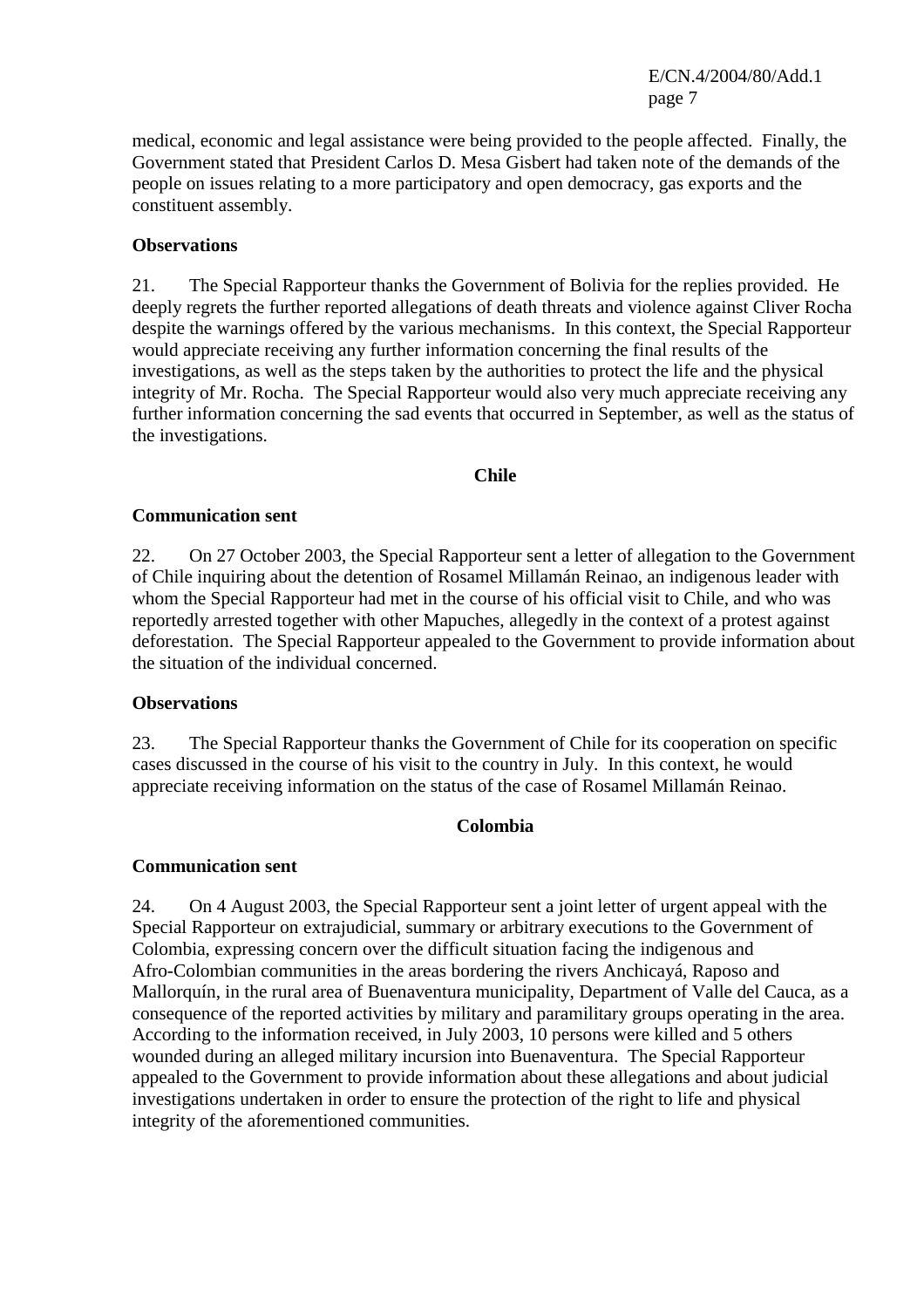E/CN.4/2004/80/Add.1 page 8

25. On 11 August 2003, the Special Rapporteur sent a joint letter of urgent appeal with the Special Rapporteur on the right to freedom of opinion and expression and the Special Representative of the Secretary-General on human rights defenders to the Government of Colombia, requesting information on the disappearance of Nhora Cecilia Velásquez Cortés, a member of the National Peasant, Black and Indigenous Women's Association of Colombia (ANMUCIC) and President of the organization for the region of Rionegro, Department of Cundinamarca, as well as on the steps taken by the competent authorities to guarantee her right to life and physical integrity.

26. On 25 August 2003, the Special Rapporteur sent a joint letter of urgent appeal with the Special Rapporteur on extrajudicial, summary or arbitrary executions and the Special Representative of the Secretary-General on human rights defenders, to the Government regarding death threats against Leonora Castaño, President of ANMUCIC, and the alleged disappearance of two other ANMUCIC members, Mrs. Velásquez in July and Blanca Nubia Díaz in August 2003. The Government was requested to provide information concerning the steps taken by the competent authorities in compliance with the provisions contained in the relevant international legal instruments to guarantee the right to life and physical integrity of the aforementioned persons.

27. On 30 March 2003, the Special Rapporteur sent a letter of allegation to the Government regarding the deaths of four indigenous Kuna in Panama, allegedly assassinated by members of the Colombian United Self-Defence Forces of Urabá (ACUU). The Special Rapporteur requested the Government to provide information about the situation of the persons concerned and about the measures it might have taken to prevent armed groups from crossing the border and carrying out acts such as those mentioned.

28. On 9 December 2003, the Special Rapporteur sent a letter of allegation to the Government requesting information on the reported killing of more than 150 indigenous Kankuamos in 1999 and the killing of 54 others between January and November 2003, allegedly by the armed forces operating in the region. The Special Rapporteur also expressed concern over the forced recruitment of child soldiers as well as the displacement of indigenous families in the region. The Special Rapporteur requested the Government to provide information about these cases, including judicial investigations and measures taken to prevent the recurrence of such acts.

# **Government replies**

29. On 20 August 2003, the Government of Colombia stated that the whereabouts of Mrs. Velásquez Cortés had been established and an investigation into the case was under way.

30. On 19 December 2003, the Government informed the Special Rapporteur about the case of the alleged death threats against Leonora Castaño. It stated that special measures had been adopted to protect Mrs. Castaño and the ANMUCIC offices in Santa Fe de Bogotá to allow them to continue their work. The Government also stated that it would inform the Special Rapporteur of the findings accordingly.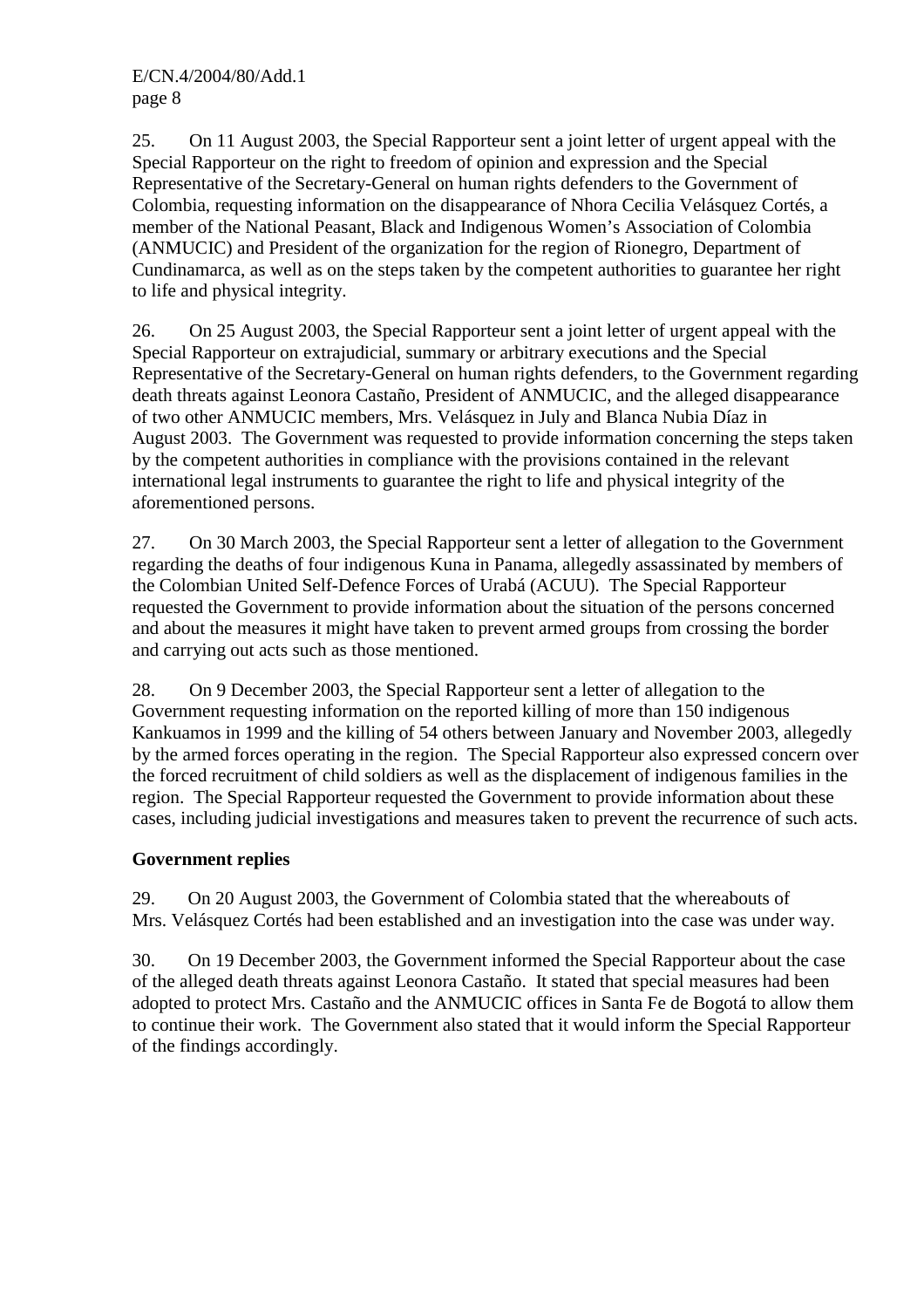## **Government replies to previous communications**

31. On 7 January 2003, the Special Rapporteur received a reply from the Government of Colombia to a joint letter of urgent appeal, dated 5 June 2002, sent with the Special Representative of the Secretary-General on human rights defenders and the Special Rapporteur on torture, inquiring about the alleged detention and mistreatment of Rigoberto Medina Dagua and Willinton Medina Dagua, two brothers, members of the indigenous community of Vereda La Despensa in Jamundí municipality. In its reply, the Government stated that on 28 May 2002 army personnel had captured the brothers in possession of firearms during the "*Cali Libre*" operation, and that further information on that case was requested from the Office of Human Rights of the Ministry of National Defence. The Government also stated that the Attorney-General's Office had begun further investigations on the case and that it would inform the Special Rapporteur of the findings accordingly.

#### **Observations**

32. The Special Rapporteur is grateful for the replies provided by the Government of Colombia. However, he would like to express his deep concern over the difficult situation indigenous peoples face in the country which is affecting the lives not only of an important number of indigenous individuals but also of entire communities.

# **Democratic Republic of the Congo**

#### **Communication sent**

33. On 14 April 2003, the Special Rapporteur sent a joint letter of allegation with the Special Rapporteur on the situation of human rights in the Democratic Republic of the Congo, to the Movement for the Liberation of the Congo (MLC), enquiring about allegations of cannibalism and rape committed by MLC between October and December 2002 against the indigenous Pygmies of Ituri province. MLC was requested to undertake all necessary measures to respect the ceasefire signed on 30 December 2002.

# **Observations**

34. The Special Rapporteur would like to highlight his concern over the situation of the Pygmies in the country and in particular about the cruelty of the human rights violations reported. In this context, he regrets that, at the time the present report was finalized, he had received no reply on this particular case.

# **Guatemala**

#### **Communications sent**

35. On 9 January 2003, the Special Rapporteur sent a joint letter of allegation with the Special Representative of the Secretary-General on human rights defenders to the Government of Guatemala, regarding the deaths of Antonio Pop Caal, an indigenous human rights defender, and Diego Velásquez Brito, an indigenous leader and former parliamentarian. The Special Rapporteur requested the Government to provide information about these cases, judicial investigations and measures taken to prevent the recurrence of such acts.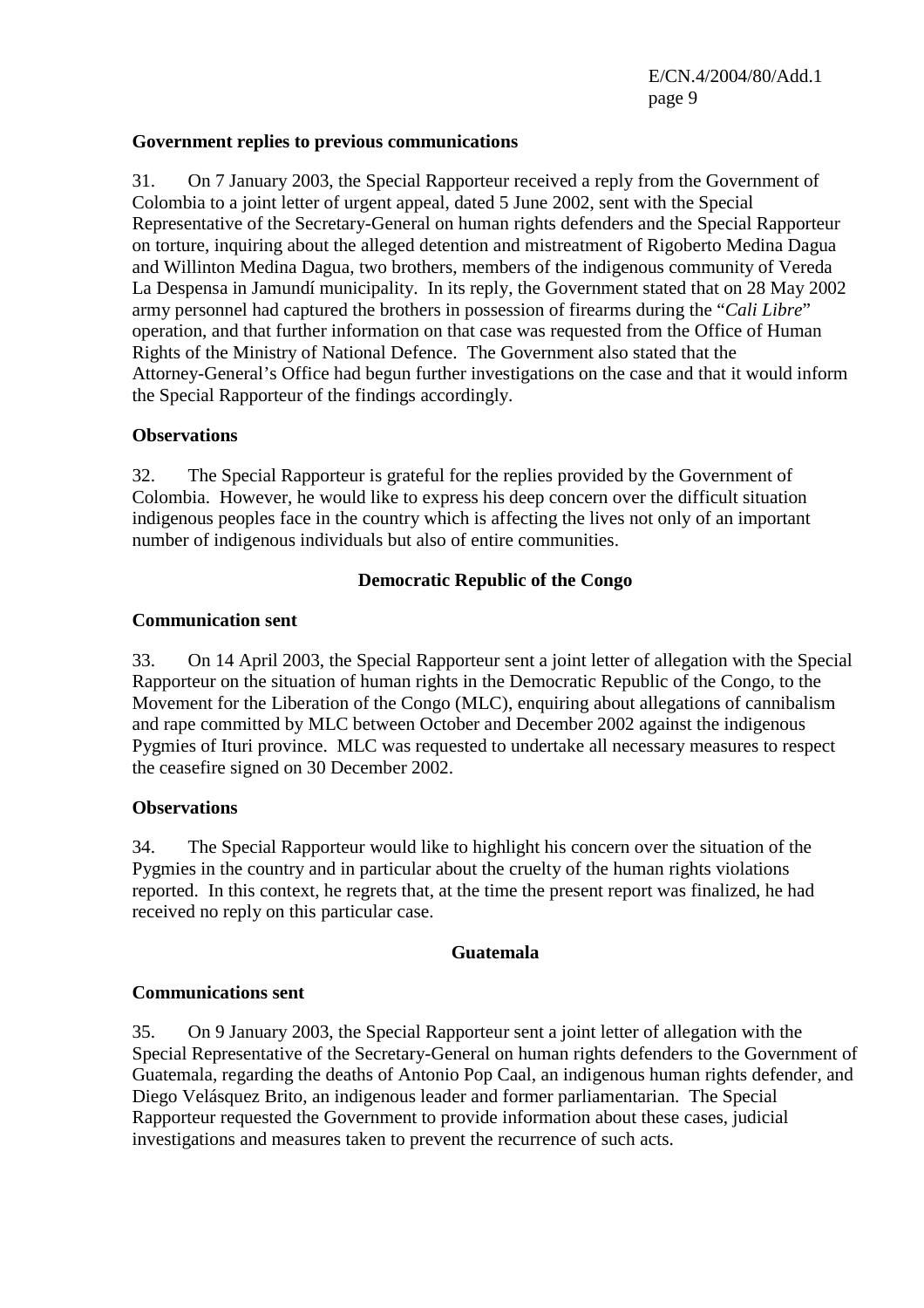36. On 16 April 2003, the Special Rapporteur sent a joint letter of urgent appeal with the Special Representative of the Secretary-General on human rights defenders to the Government regarding death threats against Rafael Chanchavac Cux, Director of the National Coordinating Committee of Indigenous People and Farmers (CONIC) and the National Coordinating Committee of Farmers' Organizations (CNOC), whose son, Daniel Chanchavac Zet, was allegedly abducted on 4 April 2003. The Government was requested to provide information concerning the steps taken by the competent authorities in compliance with the provisions contained in the relevant international legal instruments to guarantee the protection of the right to life and physical integrity of the persons concerned.

37. On 9 October 2003, the Special Rapporteur sent a joint letter of urgent appeal with the Special Representative of the Secretary-General on human rights defenders to the Government regarding death threats against Amílcar Méndez, as well as the reported death of Eusebio Macario, founding members of the indigenous rights organization Council of Ethnic Communities Runujel Junam (CEFJ). It was feared that those incidents could be connected to the work of the victims' organization, which seeks reparation for the victims of the country's civil war during the 1980s. The Special Rapporteur appealed to the Government to provide information concerning the steps taken by the competent authorities in compliance with the provisions contained in the relevant international legal instruments in order to guarantee the protection of the right to life and physical integrity of the aforementioned persons.

# **Government replies**

38. On 18 February and 6 March 2003, the Government of Guatemala stated that investigations into the murders of the indigenous leader and the indigenous human rights defender were under way and that it would inform the Special Rapporteur of the findings accordingly.

39. On 13 August 2003, the Government informed the Special Rapporteur that Daniel Chanchavac Zet had returned to his father on 5 May 2003.

# **Government replies to previous communications**

40. On 12 September 2003, the Special Rapporteur received a reply from the Government of Guatemala to a joint letter of urgent appeal, dated 22 November 2002, sent with the Special Rapporteur on extrajudicial, summary or arbitrary executions and the Special Representative of the Secretary-General on human rights defenders, inquiring about death threats allegedly received by inhabitants of the Nueva Cabrican plantation and members of the Committee for Farmers' Development (CODECA). In its reply the Government stated that Mr. Sánchez Lapop, an inhabitant of the Nueva Cabrican plantation and a member of CODECA, had been killed by two unidentified individuals. Investigations carried out by the police led to the arrest of Geranio de León Ayalá and Julio Guillermo Juárez Castillo, who had been found guilty of the murder and, on 18 July 2003, sentenced to 30 years in prison.

41. On 4 February 2003, the Special Rapporteur received a reply from the Government to a joint letter of urgent appeal, dated 26 November 2002, sent with the Special Rapporteur on extrajudicial, summary or arbitrary executions and the Special Representative of the Secretary-General on human rights defenders, inquiring about reports of the murder of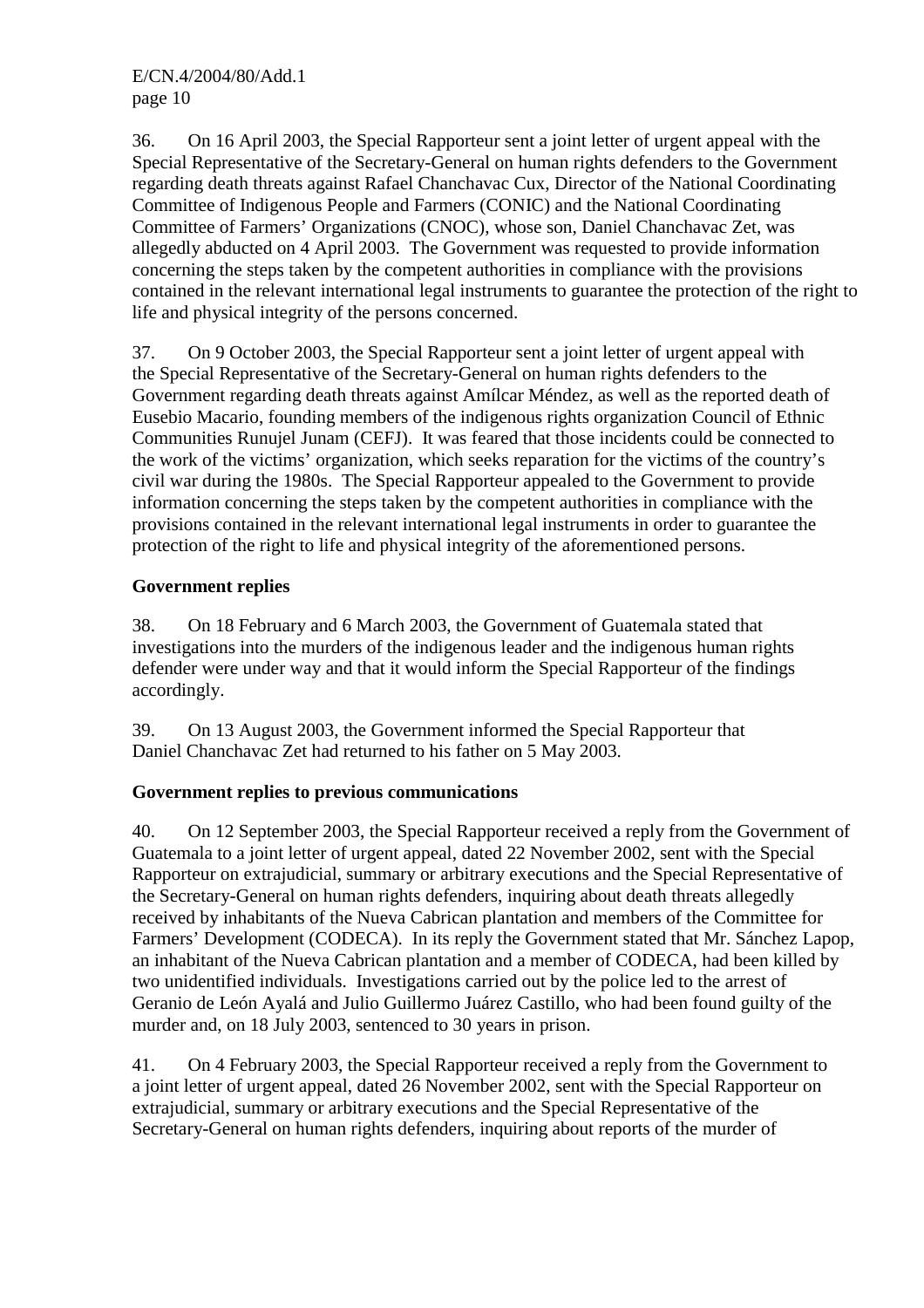E/CN.4/2004/80/Add.1 page 11

a 12-year-old girl and civil unrest in the town of El Estor as well as alleged death threats against the indigenous leader Jorge Mocúa Caal. In its reply the Government reported that investigations had shown that security forces of the State of Guatemala had not been implicated in the murder of the minor, and that protective measures had been undertaken for the protection of Mr. Mocúa Caal; however, in the absence of a formal complaint on his part, no criminal investigation into his case had begun.

#### **Observations**

42. The Special Rapporteur is grateful for the replies provided by the Government of Guatemala and its demonstrated will to cooperate with his mandate. In particular, the Special Rapporteur wishes to thank the Government for its comprehensive comments on the report of his visit to the country (E/CN.4/2003/90/Add.2) and for its willingness to implement the recommendations included in his report. In this context, the Special Rapporteur is eager to follow-up during 2004 the implementation of the recommendations in the context of the existing dialogue with the authorities.

#### **Honduras**

#### **Communication sent**

43. On 8 October 2003, the Special Rapporteur sent a joint letter of urgent appeal with the Special Rapporteur on extrajudicial, summary or arbitrary executions, the Special Rapporteur on torture, the Special Representative of the Secretary-General on human rights defenders, and the Special Rapporteur on the independence of judges and lawyers to the Government of Honduras, regarding the situation of Marcelino Miranda and Leonardo Miranda, two indigenous brothers, Directors of the Civic Council of Popular and Indigenous Organizations in Honduras (COPINH), and of the lawyer Marcelino Martínez Espinal, former member of the NGO Committee of the Families of the Detained and Disappeared in Honduras (COFADEH). According to the information received, Marcelino and Leonardo Miranda had allegedly been arrested on 8 February 2003 by armed policemen and subjected to torture. Marcelino Martínez Espinal had reportedly been threatened by unknown individuals when he went to visit indigenous leaders in the prison of Gracias. It was reported that these acts of intimidation affected his work and he was unable to continue visiting the detained indigenous people.

#### **Government reply**

44. On 19 December 2003, the Government of Honduras transmitted information from the Special Attorney for Ethnic and Cultural Heritage of the Attorney-General's Office concerning the status of the investigations on the case of the indigenous brothers Marcelino and Leonardo Miranda. According to the information received, the Special Attorney had opened an investigation. On 29 October 2003 the Court of Appeal of Santa Rosa decided to release provisionally the 28 persons accused of torture and abuse of authority. Concerning the situation of the lawyer Marcelino Martínez Espinal, the Special Attorney reported that an investigation had begun in October and was ongoing.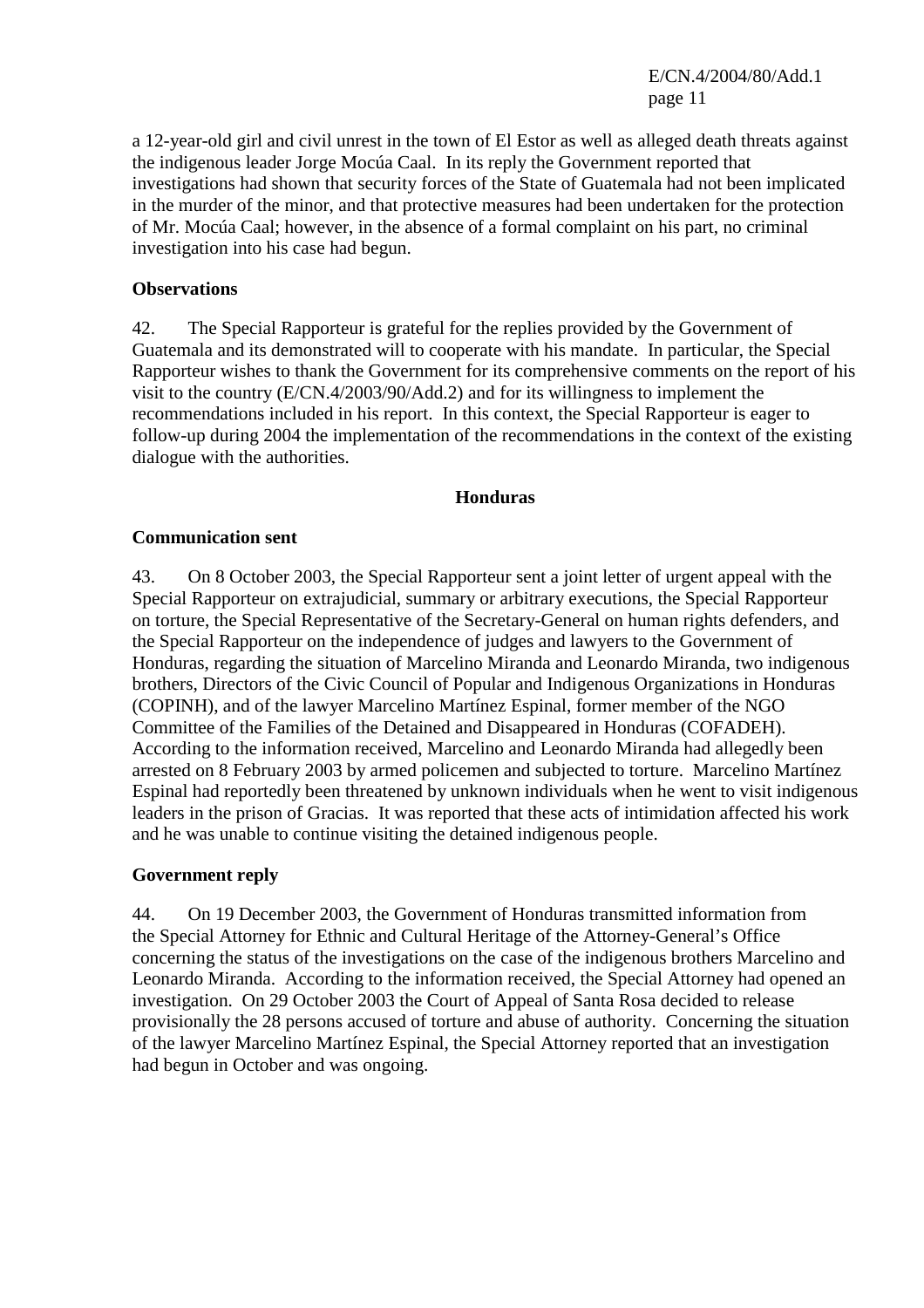## **Observations**

45. The Special Rapporteur is grateful for the reply provided by the Government of Honduras on the above-mentioned cases. In this context, he will address a letter to the Government requesting the final results of the investigations.

#### **India**

## **Communication sent**

46. On 29 July 2003, the Special Rapporteur sent a joint letter of urgent appeal with the Special Rapporteur on the right of everyone to the enjoyment of the highest attainable standard of physical and mental health and the Special Rapporteur on adequate housing, to the Government of India, requesting information about a decision taken on 14 May 2003 by the Resettlement and Rehabilitation Subgroup of the Narmada Control Authority (NCA) to allow the height of the Sardar Sarovar dam to be raised. According to the information received, this approval would result in the enlargement of the area covered by the water and thereby increase the number of dwellings that are submerged during the monsoon season, resulting in flooding of several Adivasi communities living near the reservoir. About 3,000 families in Maharashtra and around 12,000 families in Madhya Pradesh would be in danger of being affected, and no proper resettlement has been planned for them.

47. The decision of NCA reportedly appeared to be in clear violation of an order of the Supreme Court of India dated 18 October 2000 and, additionally, involved violations of several human rights contained in international human rights instruments that India is duty bound to respect, having freely ratified those instruments and thereby committed itself to respecting, protecting and fulfilling those rights. The Special Rapporteur requested the Government to provide information concerning the steps taken by the competent authorities in compliance with the provisions contained in the relevant international legal instruments.

48. On 19 March 2003, the Special Rapporteur sent a letter of allegation to the Government in which he referred to the situation of the Adivasis and, in particular, to the reported eviction, on 19 February 2003, of more than 1,000 Adivasis from the Muthanga Wildlife Sanctuary in Wayanad, State of Kerala, allegedly by police and forest protection staff. The Adivasis had been occupying this area since 4 January 2003, reportedly in protest against the failure of the Kerala Government to implement an agreement reached with them on 16 October 2001 concerning land allocation. The police reportedly met with resistance on the part of the Adivasis and, as a result of these clashes, 16 people were reportedly shot dead and many others, including women, children and elderly people, went missing. The Special Rapporteur appealed to the Government to take all necessary steps to ensure the physical integrity of the Adivasis and to take all necessary steps to bring those responsible to trial, as well as to guarantee the implementation of the agreement by the Government of the State of Kerala.

49. On 24 September 2003, the Special Rapporteur sent a joint letter of allegation with the Special Rapporteur on extrajudicial, summary or arbitrary executions and the Special Rapporteur on torture to the Government, inquiring about allegations that Khemala, a 35-year-old Adivasi man from Gumdiya Khurd village, Niwali Block, Budwani district, Madhya Pradesh, and member of Adivasi Mukti Sanghatana, Sendhawa, had reportedly been beaten to death in police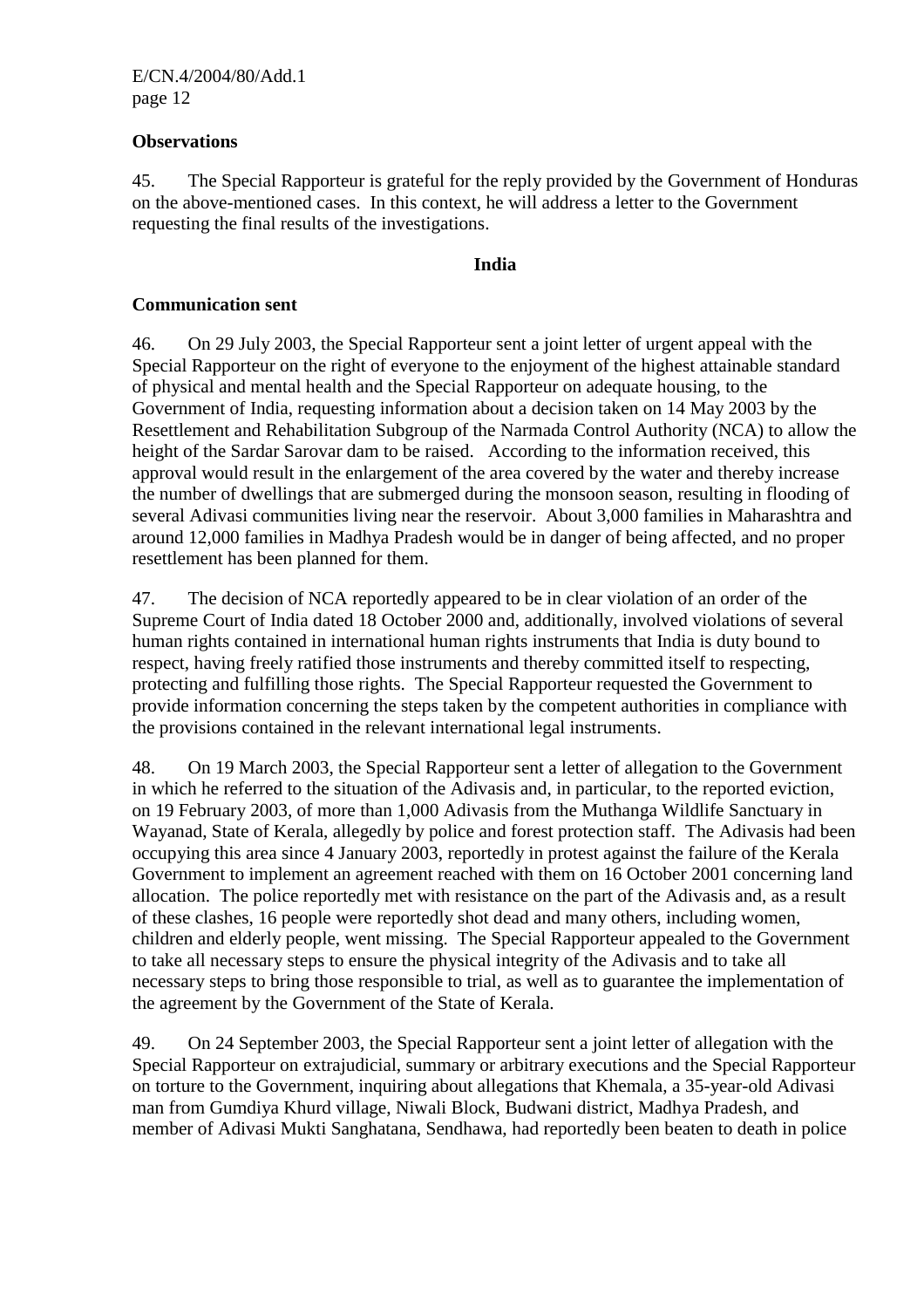custody on 14 June 2003. The Government was requested to provide detailed information on this case and to take any steps that might be necessary to investigate, prosecute and impose appropriate sanctions on any persons found guilty of the alleged violations, as well as to provide an adequate remedy for these abuses. The Special Rapporteur further requested the Government to adopt effective measures to prevent the recurrence of such acts.

50. On 11 August 2003, the Special Rapporteur sent a joint letter of allegation with the Special Rapporteur on torture to the Government, inquiring about allegations received concerning a number of persons from indigenous communities, including women and children, affiliated with the Adivasi Gothra Maha Sabha, an organization of indigenous organizations in Kerala, against whom police and forest protection staff reportedly used excessive force on 19 February 2003 when evicting some 1,000 indigenous people who were occupying land in the Muthanga Wildlife Sanctuary in Wayanad. It was reported that as a result of these clashes, 15 Adivasis and 1 policeman were killed and more than 50 persons injured. The Government was requested to provide detailed information on this case and to take any steps that might be necessary to investigate, prosecute and impose appropriate sanctions on any persons guilty of the alleged violations, as well as to provide an adequate remedy for the victims of these abuses or their families. The Special Rapporteur further requested the Government to adopt effective measures to prevent the recurrence of such acts.

#### **Government replies**

51. On 23 September 2003, the Government of India stated that NCA had permitted the height of the dam to be raised in accordance with the requirements stipulated in the Supreme Court's directions, as well as all necessary safety requirements such as the environmental safeguard measures taken by the NCA Environment Subgroup. The Government also informed the Special Rapporteurs about the resettlement of the 4,736 project-affected families in the States concerned (2,767 in Gujarat, 1,258 in Madhya Pradesh and 711 in Maharashtra): all civic amenities, as mandated by the Narmada Water Disputes Tribunal, were provided. According to the information received, after the submission of "Action Taken Reports" by the States Gujarat, Madhya Pradesh and Maharashtra, the Resettlement and Rehabilitation Subgroup conveyed its clearance to NCA for consideration to be given to granting permission for another raising of the height of the Sardar Sarovar dam on 13 May 2003.

52. On 26 August 2003, the Government transmitted information to the Special Rapporteur concerning the investigations on the case of the Adivasi Gothra Maha Sabha in Kerala. According to the information received, some 500-800 members of the organization trespassed onto the Muthanga Wildlife Sanctuary on 5 January 2003, where they erected their own checkpoints, posted armed guards and prevented forest officials and other people from entering the area. On 17 February they started a forest fire which seriously endangered the Sanctuary. When officials entered the area to put out the fire, the agitators kidnapped 3 forest officials, 16 casual labourers (10 of them Adivasis themselves), a driver and a photographer along with his assistant. Prolonged negotiations followed before the release of the hostages could be secured and the victims hospitalized. The Government of India held that up to this point the police had not used any force. According to the information received, on 19 February a police contingent along with forest officials tried to remove the Adivasis from the Sanctuary when they learned that another police constable and a forest official had been kidnapped. According to the Government, the Adivasi had poured kerosene over the captives and threatened to burn them. In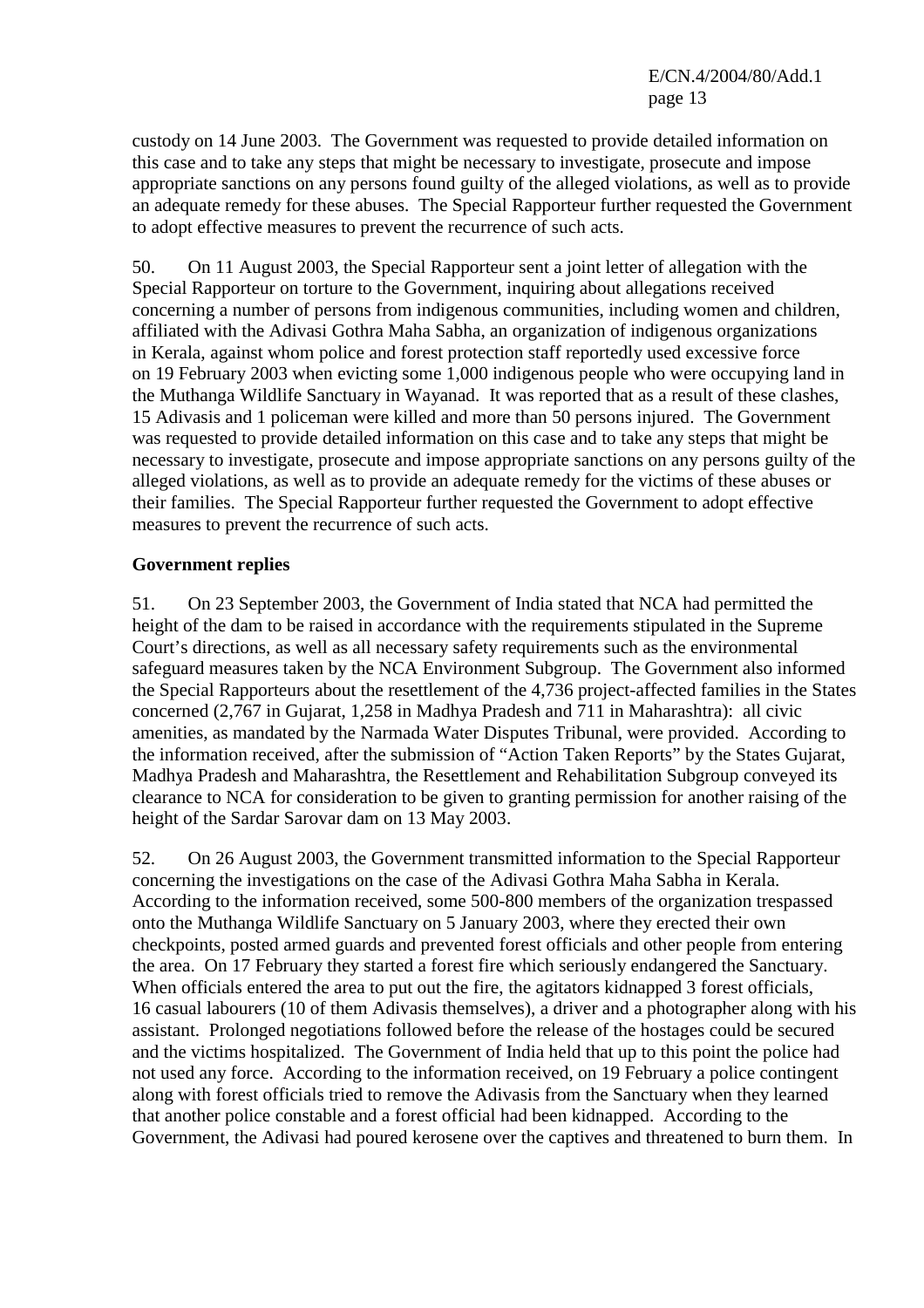E/CN.4/2004/80/Add.1 page 14

order to save their lives, the police opened fire. The released hostages as well as the injured people were taken to hospital where one male Adivasi died. A total of 172 persons were arrested and 113 women and 47 children were taken into custody but released later on.

# **Government reply to previous communication**

53. On 3 February 2003, the Special Rapporteur received a reply from the Government of India to a letter of allegation, dated 27 August 2002, inquiring about the alleged forced eviction of the inhabitants of Khedi-Balwari village, Dhar district, Madhya Pradesh, on 20 July 2002, as well as the reported demolition of their houses the following day. It was also reported that the event occurred as part of the undertaking of the Man Irrigation Project. In its reply the Government stated that the villagers had been resettled with their consent following the rising water level of the Maan Dam.

# **Observations**

54. The Special Rapporteur wishes to thank the Government of India for the information that it has kindly brought to his attention. However, he would like to express his deep concern over the continuing difficult situation of the families in Maharashtra and Madhya Pradesh as a result of the decision to raise the height of the Sardar Sarovar dam.

#### **Mexico**

#### **Communications sent**

55. On 23 January 2003, the Special Rapporteur sent a joint letter of urgent appeal with the Special Representative of the Secretary-General on human rights defenders to the Government of Mexico, inquiring about repeated death threats reportedly received by Ernesto Ledesma Arronte, Director and founder of the Centre for Political Analysis and Social and Economic Research, an organization denouncing and investigating cases of human rights violations in connection with the alleged activities of the armed forces and paramilitary groups against the indigenous communities in the State of Chiapas. It was alleged that these activities reflect the general situation facing human rights defenders in Chiapas. The Special Rapporteur appealed to the Government to provide information about the case and information concerning the steps taken by the competent authorities in compliance with the provisions contained in the relevant international legal instruments to guarantee the protection of the right to life and physical integrity of the persons concerned.

56. On 17 April 2003, the Special Rapporteur sent a joint letter of urgent appeal with the Chairperson-Rapporteur of the Working Group on Arbitrary Detention and the Special Representative of the Secretary-General on human rights defenders to the Government, inquiring about allegations concerning the repression suffered by the indigenous communities of Huazulco and Amilcingo, Morelos. According to the information received, on 10 April 2003 the police carried out an operation in the course of which 35 persons were arrested and 50 others injured, many of them women and children. The Special Rapporteur appealed to the Government to provide information about the case and information concerning the steps taken by the competent authorities in compliance with the provisions contained in the relevant international legal instruments in order to guarantee the protection of the rights of the persons concerned.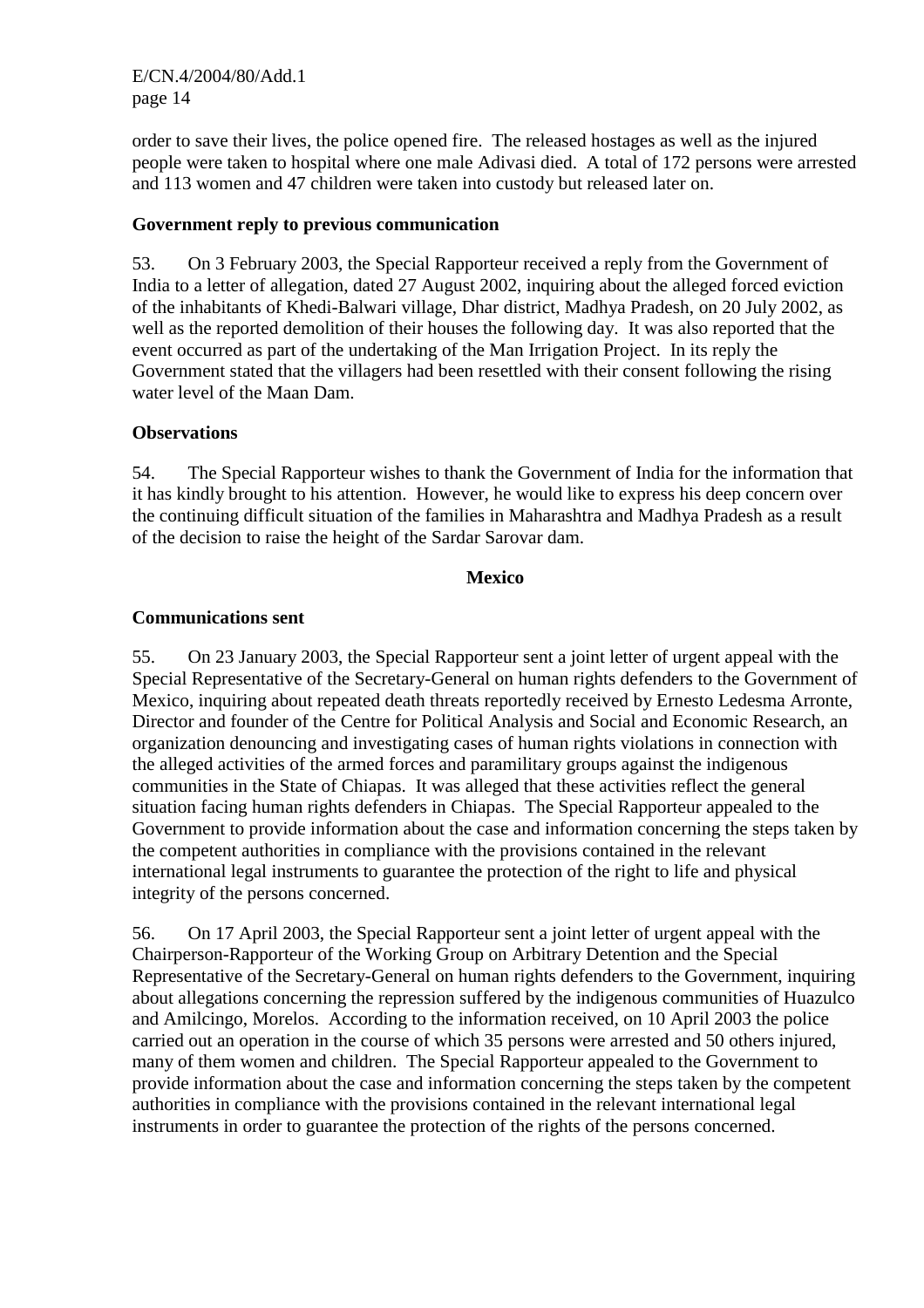E/CN.4/2004/80/Add.1 page 15

57. On 23 April 2003, the Special Rapporteur sent a joint letter of urgent appeal with the Special Rapporteur on torture, the Special Representative of the Secretary-General on human rights defenders and the Special Rapporteur on the independence of judges and lawyers to the Government, inquiring about the situation of Samuel Alfonso Castellanos Piñón and other members of the regional office of Christian Action for the Abolition of Torture (ACAT) in Oaxaca, and the Indigenous Organization for Human Rights in Oaxaca (OIDHO). It was reported that these persons, who worked as legal counsels for the individuals, themselves indigenous people, accused of the massacre of 26 indigenous people in Agua Fría, had received repeated death threats. The Special Rapporteur appealed to the Government to provide information about the case and information concerning the steps taken by the competent authorities in compliance with the provisions contained in the relevant international legal instruments in order to guarantee the protection of the right to life and physical integrity of the persons concerned.

58. On 7 May 2003, the Special Rapporteur sent a joint letter of urgent appeal with the Special Representative of the Secretary-General on human rights defenders to the Government inquiring about the alleged forced disappearance of Marcelino Santiago Pacheco, an indigenous Zapotec belonging to the Organization of Zapotec Indigenous Peoples, on 28 April 2003. It was feared that his disappearance was a consequence of his work as a defender of the rights of the indigenous Zapotecs. In the letter the Government was requested to provide information concerning the steps taken by the competent authorities in compliance with the provisions contained in the relevant international legal instruments to guarantee the protection of the right to life and physical integrity of the person concerned.

59. On 15 August 2003, the Special Rapporteur sent a joint letter of urgent appeal with the Special Rapporteur on extrajudicial, summary or arbitrary executions and the Special Representative of the Secretary-General on human rights defenders to the Government inquiring about alleged threats received by the family of Griselda Tirado Evangelio, a lawyer and defender of the rights of the indigenous population in the State of Puebla's Sierra Norte region and member of the Independent Organization of Totonaca, and herself the victim of a fatal shooting by an unknown individual. It was reported that the family had expressed concern about the alleged lack of due process in the course of the investigation of the murder of Ms. Tirado and that the death was directly linked to her work as a defender of indigenous rights and her candidacy in the municipal elections. It was further alleged that these circumstances reflect the general situation facing indigenous human rights activists in the region. The Special Rapporteur also appealed to the Government to provide information about the investigation of the murder of Ms. Tirado and to identify and try those found responsible.

# **Government replies**

60. On 14 March 2003, the Government of Mexico stated that a complaints procedure had been initiated by the Human Rights Commission of the State of Chiapas. The Special Rapporteur learned that the investigations were ongoing and that the findings would determine any further action to be taken to guarantee the right to life and physical integrity of Ernesto Ledesma Arronte.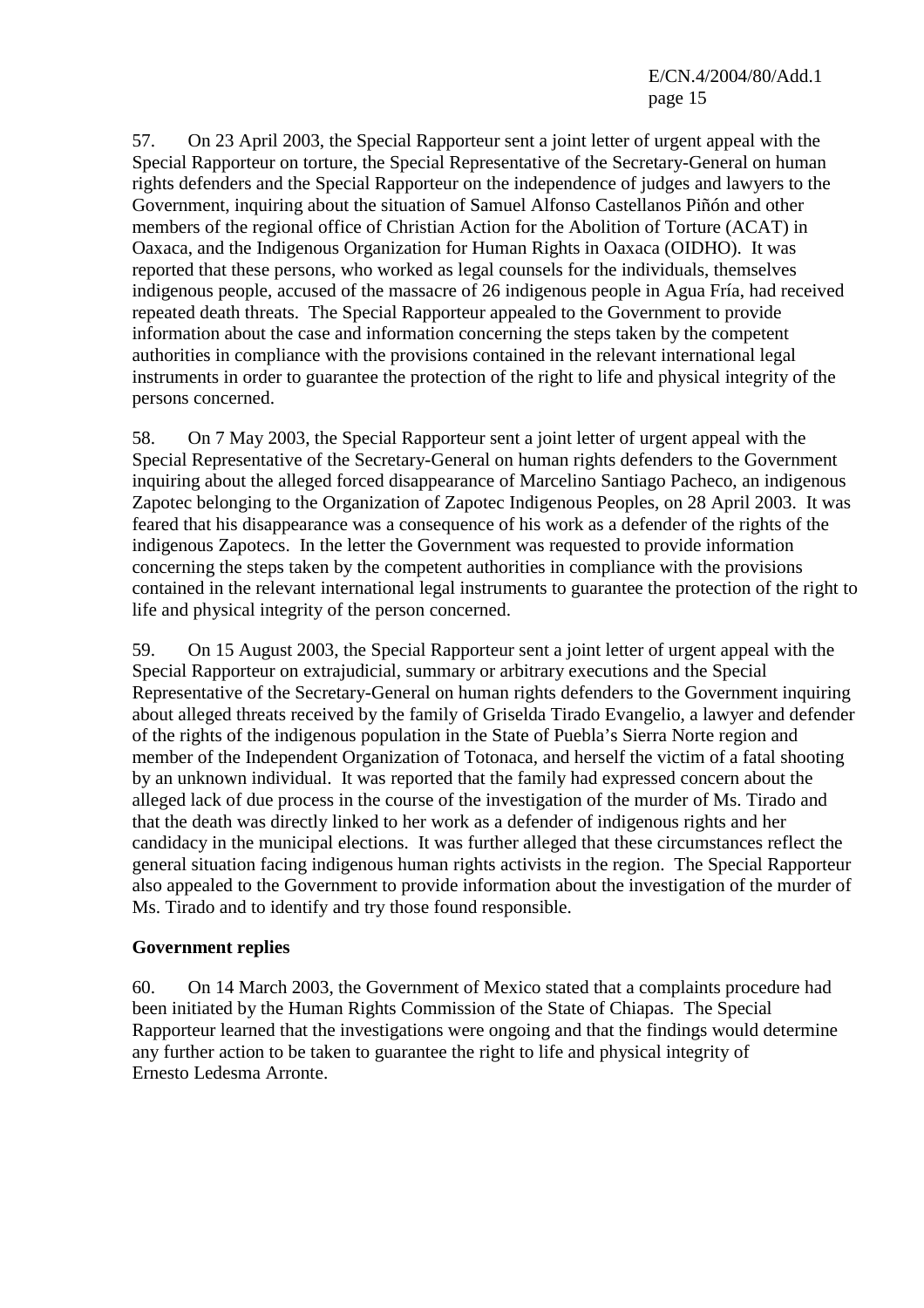61. In its response of 3 July 2003 concerning indigenous peoples from the communities of Huazulco and Amilcingo in Morelos, the Government of Mexico, noting that the rights of the detainees had been guaranteed at all times, reported that criminal proceedings had begun against the detainees who had been offered legal counsel.

62. On 29 April 2003, the Government informed the Special Rapporteur that in the case of Samuel Alfonso Castellanos Piñón and the members of the regional office of ACAT in Oaxaca and OIDHO, investigations had been started and protection measures had been ordered in order to ensure the safety of the petitioners. The Government also informed the Special Rapporteur that police patrols of the offices of ACAT and OIDHO, as well as of the homes of the petitioners, had been ordered as well as police escorts for the petitioners.

63. On 26 May 2003, the Government stated that Marcelino Santiago Pacheco had benefited from the 2002 Amnesty Law of the State of Oaxaca and had been released, and that investigations of this case were ongoing.

# **Government reply to previous communication**

64. On 18 November 2003, the Special Rapporteur received a reply from the Government of Mexico to a joint letter of allegation, dated 5 August 2002, sent with the Special Representative of the Secretary-General on human rights defenders, inquiring about the situation of Juan Anzaldo Meneses, a defender of indigenous rights, who, on 12 June 2002, was allegedly arrested by officers of the Judicial Police of the State of Mexico, taken to an unknown location, threatened and interrogated about his work. In its reply the Government stated that investigations had begun, the findings of which to date indicated that members of the State police may have been implicated in the incident.

# **Observations**

65. The Special Rapporteur thanks the Government of Mexico for the replies provided and the willingness shown to cooperate with his mandate, and in particular for the information received in the course of his visit to the country in June 2003.

66. The Special Rapporteur reiterates his concern about the number of allegations of harassment and threats received by human rights defenders and indigenous leaders in the country. He urges the authorities to take all necessary measures to ensure that witnesses of human rights violations, and in particular indigenous peoples and their legal representatives involved in judicial proceedings, are given effective protection.

# **Nepal**

# **Communication sent**

67. On 26 September 2003, the Special Rapporteur sent a joint letter of urgent appeal with the Special Rapporteur on torture, the Special Rapporteur on the right to freedom of opinion and expression, and the Chairperson-Rapporteur of the Working Group on Arbitrary Detention to the Government of Nepal concerning Navin Pun, a journalist also known as Bivas, who was reportedly arrested by plain-clothes security force personnel on 21 September 2003 in Kirtipur, Kathmandu. His whereabouts have allegedly not been disclosed. It was reported that Navin Pun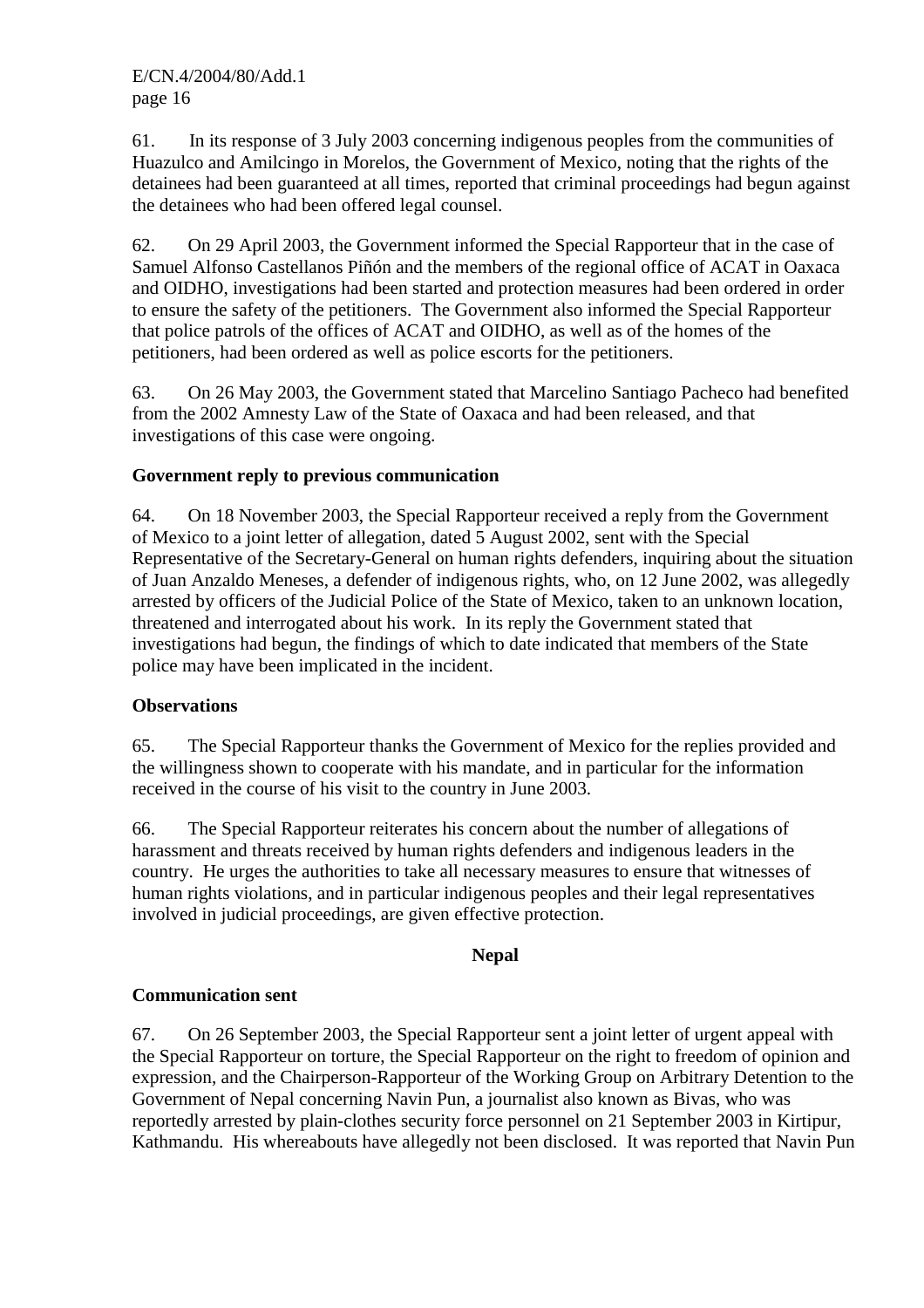E/CN.4/2004/80/Add.1 page 17

is a member of the Nepal Indigenous Journalists' Association and that he had recently published a collection of essays about an incident that allegedly took place in Dang during the state of emergency in 2002. In view of his alleged detention, fears had been expressed that he may be at risk of torture or other forms of ill-treatment. The Special Rapporteur appealed to the Government, among other things, to take all necessary measures to guarantee the right of Navin Pun not to be deprived arbitrarily of his liberty and, if charged, to fair proceedings before an independent and impartial tribunal.

#### **Observations**

68. The Special Rapporteur regrets that, at the time this report was finalized, he had received no reply from the Government.

#### **Panama**

#### **Communication sent**

69. On 30 March 2003, the Special Rapporteur sent a letter of allegation to the Government of Panama, inquiring about the alleged assassination of four indigenous Kuna leaders by members of the United Self-Defence Forces of Urabá (ACUU), allegedly after they had received accusations that the Kuna were collaborating with the Revolutionary Armed Forces of Colombia (FARC). According to the information received, 150 ACUU paramilitaries entered the indigenous community of Paya in Panamá, near the border with Colombia, and attacked the inhabitants. The Special Rapporteur appealed to the Government to provide information about the situation of the persons concerned and the steps taken to carry out an investigation of the case.

#### **Observations**

70. The Special Rapporteur regrets that, at the time this report was finalized, he had received no reply from the Government.

#### **Philippines**

#### **Communication sent**

71. On 2 September 2003, the Special Rapporteur sent a joint letter of urgent appeal with the Special Rapporteur on adequate housing, to the Government of the Philippines, inquiring about the situation of indigenous Manobo families in the Lumintao subdistrict. According to the information received, on 16 April 2003, 115 indigenous Manobo families were forcibly evicted from their homes in the Lumintao subdistrict, Quezon City, Bukidnon province, Mindanao, in the presence of police forces and local officials. Some of the families' homes were allegedly burned down and the rest otherwise destroyed. According to the information received, no investigation took placed into the eviction of the families and the demolition of their houses, and none of the 115 families received adequate compensation for the loss of their homes and possessions. The Special Rapporteur requested the Government to provide information concerning the steps taken by the competent authorities in compliance with the provisions contained in the relevant international legal instruments and to follow-up on recommendations by human rights bodies.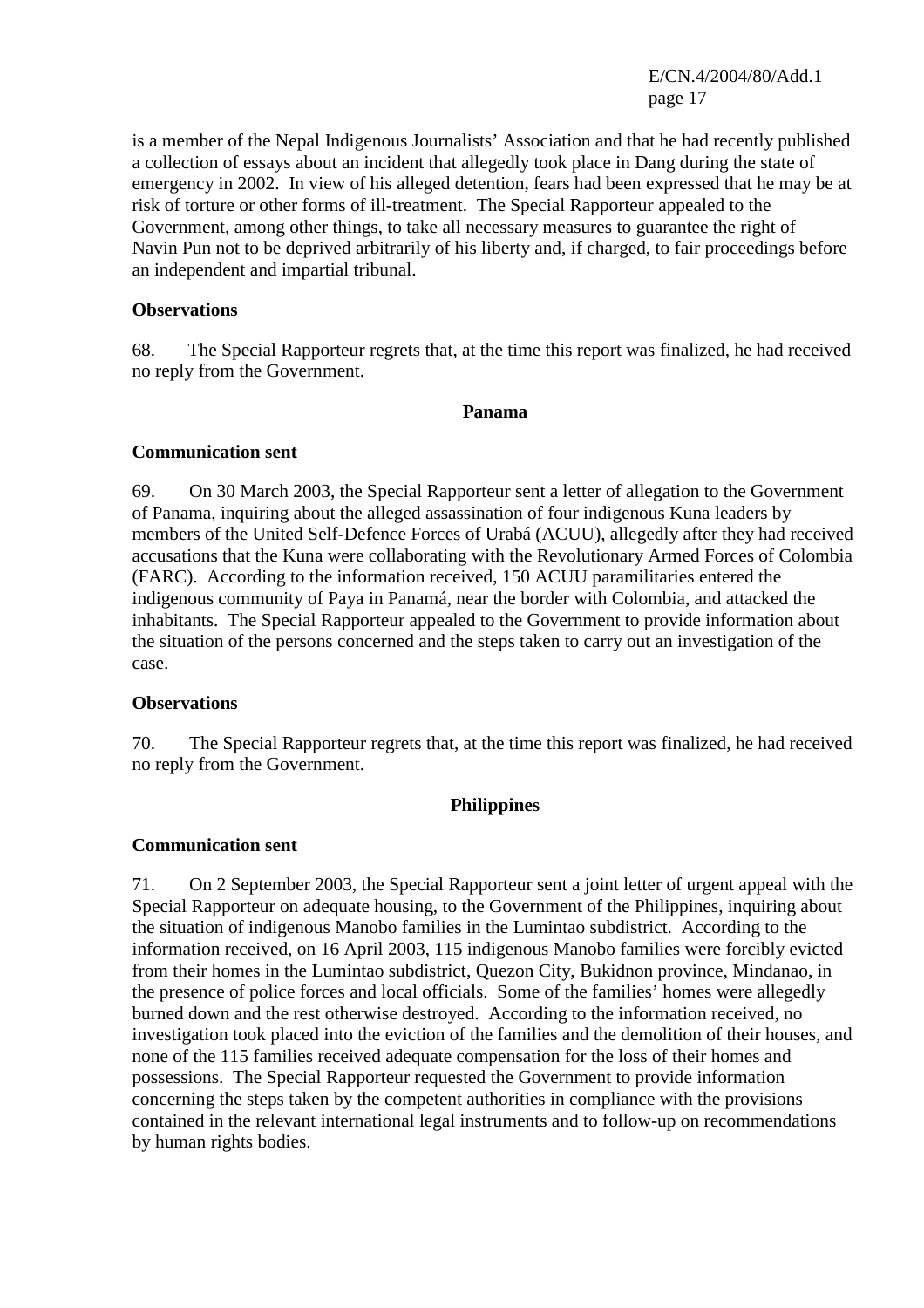## **Observations**

72. The Special Rapporteur regrets that, at the time this report was finalized, he had received no reply from the Government.

## **Thailand**

#### **Government reply to previous communication**

73. On 21 February 2003, the Special Rapporteur received a reply from the Government of Thailand to a letter of allegation, dated 20 November 2002, inquiring about reports that the Government's Master Plan on Community Development, Environment and Narcotic Control in Highland Areas has since 1992 adversely affected the indigenous and tribal populations in the area, and transmitting allegations that they were being denied genuine participation in the implementation of the third phase of the Plan (2002-2006). In its reply, the Government noted that the highland peoples were not considered indigenous peoples under domestic law, and stated that they had thus far been benefiting from the development scheme and that the implementation of the third phase of the Plan had been initiated after stakeholder consultations.

#### **Observations**

74. The Special Rapporteur thanks the Government of Thailand for the reply provided.

# **Other communications and information received**

75. The Special Rapporteur, in his report to the fifty-ninth session of the Commission (E/CN.4/2003/90), included a reference to information received on the situation of the Basarwa people of **Botswana** who were relocated from their traditional hunting grounds in the Central Kalahari Game Reserve to resettlement villages. A judicial appeal by the Basarwa against this action to the country's High Court was dismissed on technical grounds and the situation has raised international concern. The Special Rapporteur visited the Basarwa communities in the region in February 2002 at their invitation, following a seminar organized by the United Nations.

76. On 10 September 2003, the Government of Botswana addressed a communication to the Special Rapporteur on this matter, highlighting the reasons for the relocation, the relocation itself and relevant information concerning the mineral exploration in the area. In particular, the Government stated that there was never any forcible relocation of Baswara from the Central Kalahari Game Reserve; that there is no mining nor any plans for future mining anywhere inside the Reserve; and that the only known mineral discovery in the area, the Gope deposit, has proven not to be commercially viable. The Government stressed that, furthermore, it intends to bring the standards of living of the Baswara up to the level of the rest of the country, and to avoid land-use conflicts in the Reserve. In the communication, the Government expressed regret that the Special Rapporteur did not meet with governmental authorities in the course of his visit to the Central Kalahari Game Reserve.

77. On 27 November 2003, the Special Rapporteur transmitted a letter to the Government of Botswana thanking it for its response and stressing his view that constructive dialogue with the national authorities is the most effective way for him to contribute to an effective response to the needs of indigenous peoples. In this context, the Special Rapporteur recalled that he had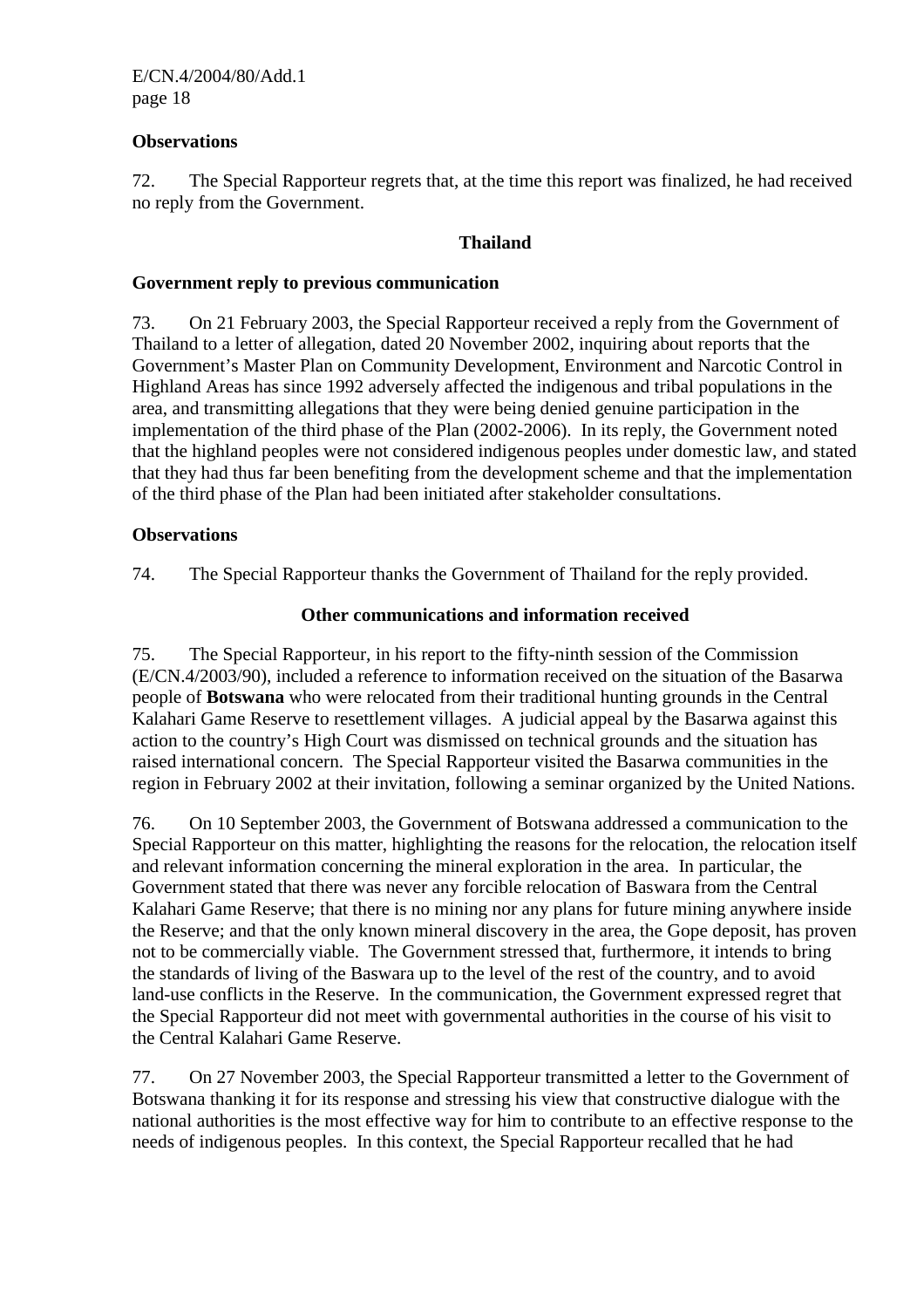informed the authorities of his intention to visit the communities and also requested a meeting with governmental representatives. Furthermore, the Special Rapporteur expressed his ongoing interest in making an official visit to the country, and in particular to the above-mentioned region, to discuss with the authorities, indigenous communities and NGOs the situation of indigenous peoples in Botswana.

78. The Special Rapporteur's attention has been drawn to the situation of indigenous peoples of Sarayacu, **Ecuador**, who are claiming their right to their land and control over its natural resources against a consortium of the companies Chevron-Texaco (United States of America) and CGC (Argentina), which have spent the last five years trying to start exploring for petroleum in "Block 23", a concession granted by the Government of Ecuador. Most of the area is considered to be the ancestral territory of the Sarayacu and the rest belongs to other Kichwa, Achuar and Shuar communities. Between 1999 and 2001, the level of petroleum in the rivers, on which local residents depend for their daily needs, reportedly was 200-300 times higher than the limits set for human consumption. Reports have been received claiming that indigenous peoples of the region continue to suffer an exploding health crisis, recording cancer rates 30 times higher than in non-oil-producing areas of Ecuador. The Special Rapporteur wishes to express his deep concern over the situation of the Sarayacu people and calls upon the Government to take the necessary preventive steps to protect their human rights, and in particular to ensure their participation in the decision-making processes on issues affecting directly their lives.

#### **Table 1**

|                                                            | Africa | Asia           | Eastern<br>Europe | Western<br>Europe<br>and other | Latin<br>America<br>and the<br>Caribbean | Total |
|------------------------------------------------------------|--------|----------------|-------------------|--------------------------------|------------------------------------------|-------|
| No. of countries to which UA<br>and LA were sent           | 1      | $\overline{4}$ |                   |                                | 7                                        | 12    |
| No. of UA sent                                             |        | 4              |                   |                                | 16                                       | 20    |
| No. of joint UA (with the matic<br>and country mechanisms) |        | 3              |                   |                                | 16                                       | 19    |
| No. of LA sent                                             |        | 4              |                   |                                | 6                                        | 11    |
| No. of joint LA (with the matic<br>and country mechanisms) |        | 3              |                   |                                | $\overline{2}$                           | 6     |
| No. of PR                                                  |        |                |                   |                                | 5                                        |       |
| No. of government replies                                  |        | 4              |                   |                                | 18                                       | 22    |

#### **Summary table of communications sent to and received from Governments**

UA - urgent appeals

LA - letters of allegation

PR - press releases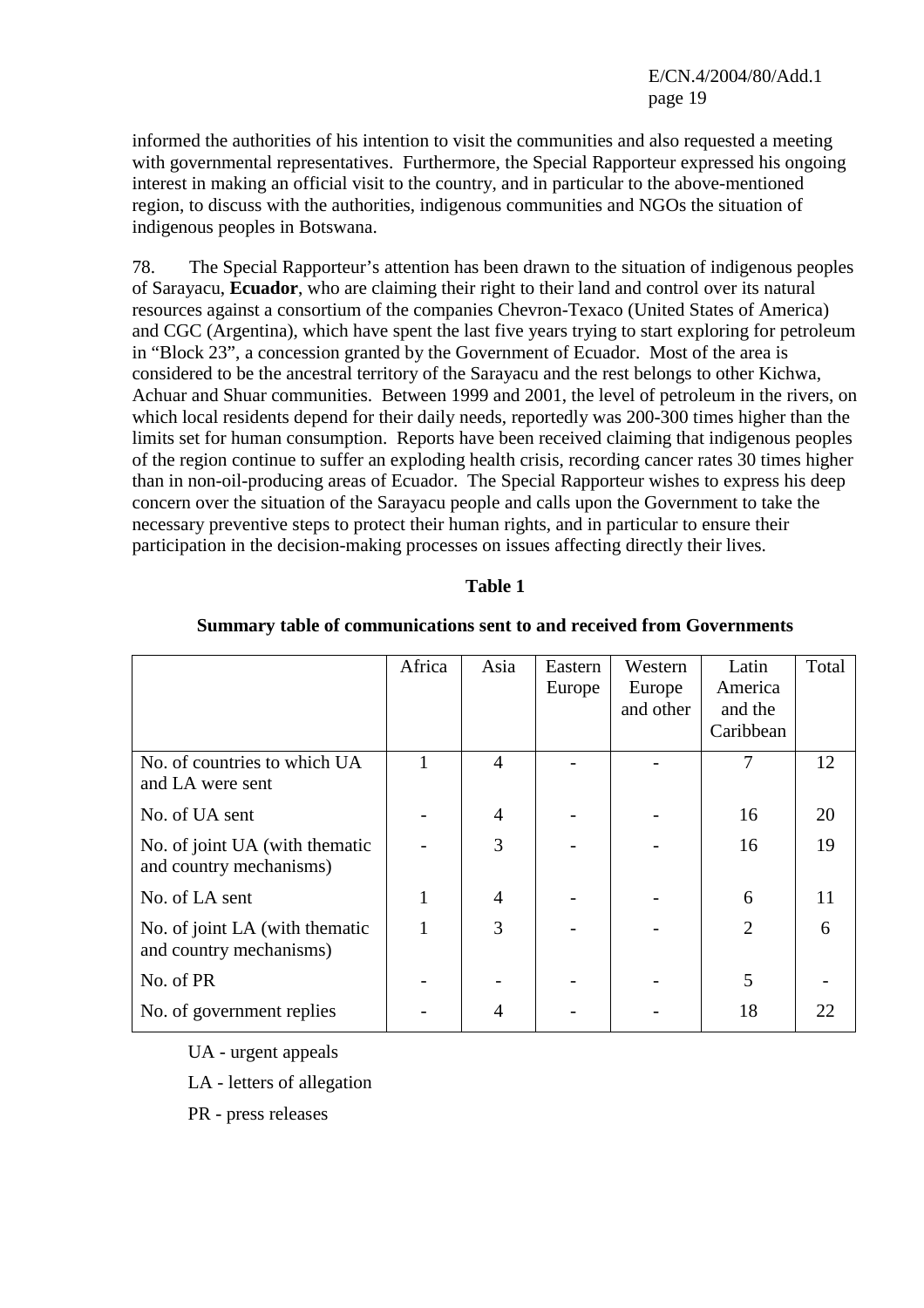# **Table 2**

## **Statistics on joint communications**

|                                                                                                                                  | Letters of<br>allegation | Urgent<br>appeals |
|----------------------------------------------------------------------------------------------------------------------------------|--------------------------|-------------------|
| Number of joint communications                                                                                                   | 6                        | 19                |
| <b>Thematic mechanisms</b>                                                                                                       |                          |                   |
| Special Representative of the Secretary-General on the situation of<br>human rights defenders                                    | 1                        | 15                |
| Special Rapporteur on the question of torture                                                                                    | 4                        | $\overline{4}$    |
| Special Rapporteur on extrajudicial, summary or arbitrary executions                                                             |                          | 7                 |
| Special Rapporteur on the promotion and protection of the right to<br>freedom of opinion and expression                          |                          | 4                 |
| Special Rapporteur on the independence of judges and lawyers                                                                     |                          | 4                 |
| Special Rapporteur on the right of everyone to the enjoyment of the<br>highest attainable standard of physical and mental health |                          |                   |
| Special Rapporteur on adequate housing                                                                                           |                          | $\overline{2}$    |
| Special Rapporteur on the situation of human rights in the Democratic<br>Republic of the Congo                                   |                          |                   |
| Chairperson-Rapporteur of the Working Group on arbitrary detention                                                               |                          | 3                 |

# **II. MANDATE, PROCEDURES AND HUMAN RIGHTS FRAMEWORK FOR THE WORK OF THE SPECIAL RAPPORTEUR**

# **A. Mandate**

79. In conformity with his mandate contained in Commission resolution 2001/57, the Special Rapporteur is authorized by the Commission to receive and exchange information and to formulate recommendations and proposals on appropriate measures and activities to prevent and remedy violations of the human rights and fundamental freedoms of indigenous people. He is also requested to pay special attention to violations of the human rights of indigenous women and children and to take into account a gender perspective, an issue that is always present, while analysing the information received.

# **B. Procedures**

80. The Special Rapporteur has had occasion to use each of the procedures available to him for the handling of information. In deciding which is most appropriate, he takes into consideration the nature of the human rights violation in each case, as well as practical considerations such as the availability of resources and other constraints. The main type of communication sent has been the urgent appeal in cases of imminent danger of violations of the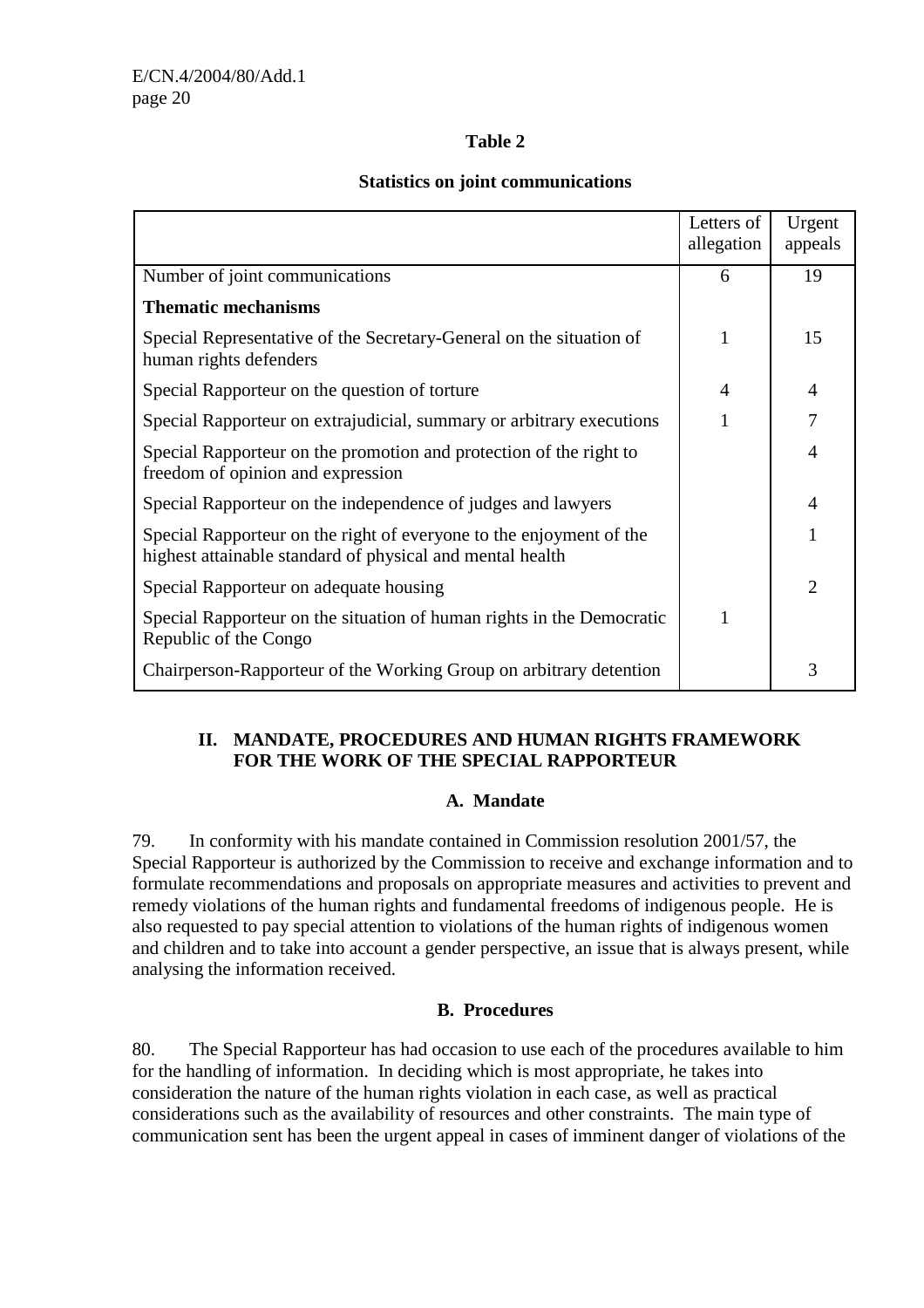E/CN.4/2004/80/Add.1 page 21

human rights of individuals, or even entire indigenous communities. The Special Rapporteur also transmitted letters of allegation to Governments in cases of a less urgent character. The Special Rapporteur has intensified coordination with other special procedures by, among other means, participating in joint communications with other Special Rapporteurs. Follow-up of the cases in which his intervention has been required is a matter of particular concern to the Special Rapporteur and he is therefore considering a third type of communication, which would consist of follow-up letters. In view of the need to strengthen the existing mechanism for follow-up to his communications with Governments, the Special Rapporteur is developing a procedure for this purpose in coordination with the Office of the High Commissioner for Human Rights (OHCHR).

# **C. Human rights framework**

81. The legal framework for the Special Rapporteur's mandate is, first and foremost, the Universal Declaration of Human Rights, which forms part of customary international law. Article 1 affirms that all human beings are equal in dignity and rights. The basic human rights provided for in the Universal Declaration, therefore, also have to be respected in the case of indigenous peoples. Articles 3 and 5 of the Universal Declaration allow for action to bring to justice any persons who commit violations of the human rights of indigenous peoples, such as violations of the right to life or subjection to cruel, inhuman or degrading treatment or punishment. Article 6 provides that everyone has the right to recognition everywhere as a person before the law, while article 7 states that all are equal before the law and are entitled, without any discrimination, to equal protection of the law. These guarantees offer the legal means of ensuring that indigenous peoples are given the same treatment as non-indigenous peoples.

82. Article 8 of the Universal Declaration, proclaiming that everyone has the right to an effective remedy by the competent national tribunals for acts violating fundamental rights, facilitates the legal and administrative protection of indigenous peoples to the extent that the domestic law incorporates such guarantees. Similarly, articles 9 to 12 are concerned respectively with the prohibition of arbitrary arrest, the right to a fair trial, the right to be presumed innocent until proven guilty according to law, and protection of the law against arbitrary interference with a person's privacy, family, home or correspondence. These provisions are pertinent insofar as indigenous peoples continue to be particularly vulnerable to such types of aggression.

83. According to article 17, everyone has the right to own property and no one shall be arbitrarily deprived of his/her possessions. Articles 18 to 20 also relate directly to the concerns of indigenous peoples, article 18 seeking to ensure that everyone is given the right to freedom of thought, conscience and religion, including the practice of religion, and article 19 ensuring everyone has the right to freedom of opinion and expression; article 20 proclaims the universal right to freedom of peaceful assembly and association.

84. The Universal Declaration also offers guarantees in the social, economic and cultural ambit, which is crucial to millions of indigenous peoples around the world. In this regard, article 22 provides for the right to social security and the realization, in accordance with the organization and resources of each State, of the individual's economic, social and cultural rights indispensable for his/her dignity and the free development of personality. As significant as this guarantee is in emphasizing the distinctiveness of the socio-economic viability of indigenous peoples' endeavours, as well as their own cultures, article 23 is no less important in protecting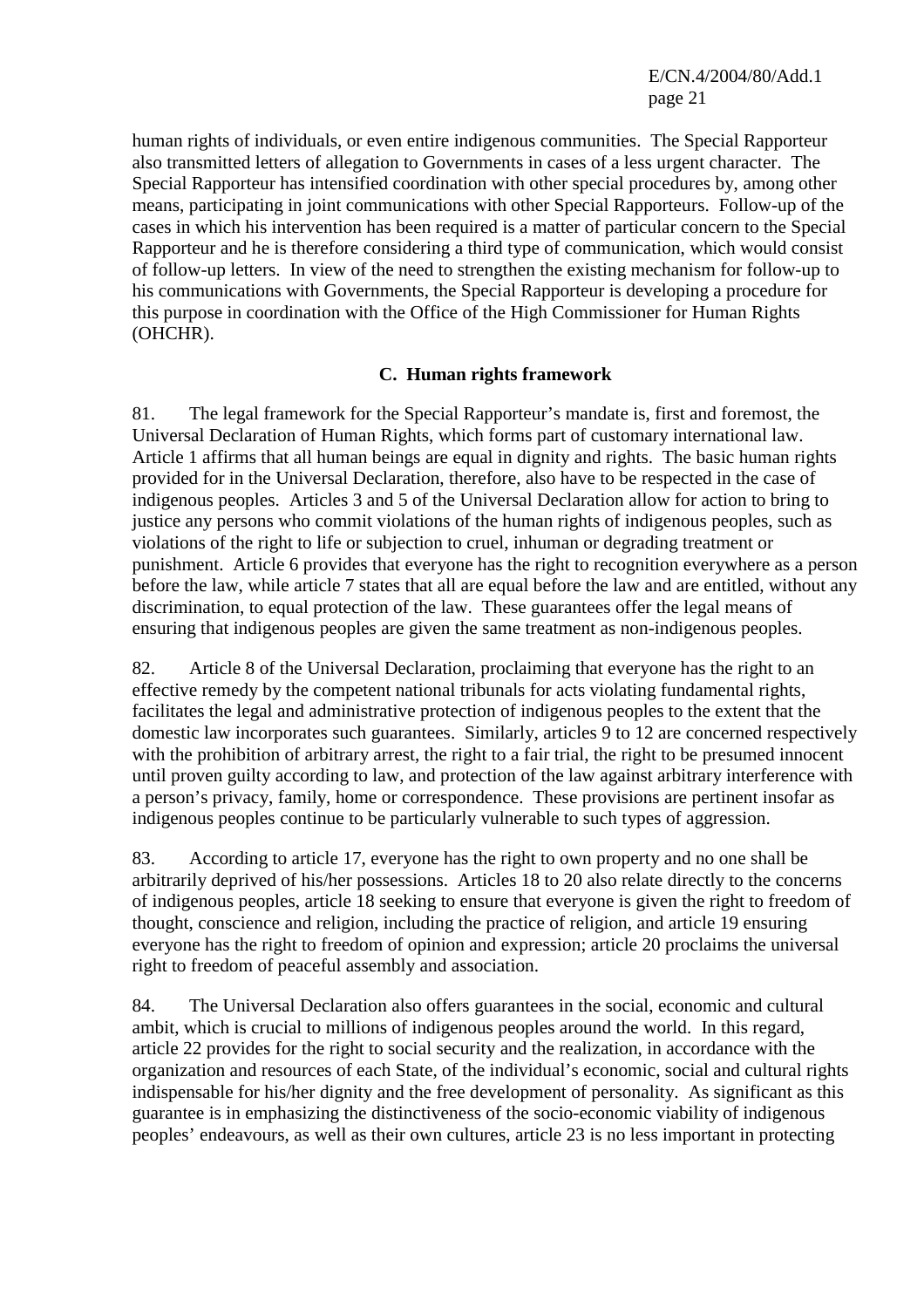E/CN.4/2004/80/Add.1 page 22

the right to work (art.  $23(1)$ ) and the right to equal pay for equal work (art.  $23(2)$ ). Furthermore, article 25, setting out the right to a standard of living adequate for the health and well-being of the entire family, including food, clothing, housing and medical and necessary social services, and article 26, proclaiming the right to education, are of particular relevance for indigenous peoples considering their often restricted access to public services. Finally, article 27 provides for the right to freely participate in the cultural life of the community, a guarantee that may serve to complement the provision on the realization of cultural rights as contained in article 22.

85. In addition to the above, there are a number of provisions of other human rights instruments that are particularly relevant to the allegations received by the Special Rapporteur; these are briefly described below.

86. The International Covenant on Civil and Political Rights, which, at the time of writing, had been ratified by 151 States, provides for a set of civil and political rights, including collective rights, that also apply to indigenous peoples. In particular, States parties are required to extend the rights recognized in the Covenant to all individuals within their territory and subject to their jurisdiction (art.  $2(1)$ ). Moreover, article  $2(1)$  broadly requests that the Covenant's rights be ensured without discrimination based on race, colour, sex, language, religion, political or other opinion, national or social origin, property, birth or other status. Article 26 provides for the specific protection of the law without discrimination. While the Covenant itself neither defines the term "discrimination" nor indicates what constitutes discrimination, the Human Rights Committee at its thirty-seventh session in 1989 adopted general comment No. 18 in which it reiterated its belief that the term "discrimination" as employed in the Covenant should be understood to imply any distinction, exclusion, restriction or preference which is based on any ground such as race, colour, sex, language, religion, political or other opinion, national or social origin, property, birth or other status, and which has the purpose or effect of nullifying or impairing the recognition, enjoyment or exercise by all persons, on an equal footing, of all rights and freedoms.

87. The Covenant expressly recognizes the following fundamental rights, which also apply to indigenous peoples: the right to life (art. 6); protection against torture and cruel, inhuman or degrading treatment or punishment (art. 7); protection against slavery (art. 8); the right to liberty and security of the person (art. 9). Furthermore, article 14 requires that all persons be equal before the courts (art. 14 (1)) and be given a fair trial (art. 14 (3)), whereas article 18 guarantees freedom of thought, conscience and religion. Most importantly, article 27 provides that ethnic, religious or linguistic minorities shall not be denied the right, in community with the other members of their group, to enjoy their own culture, to profess and practice their own religion, or to use their own language.

88. The International Covenant on Economic, Social and Cultural Rights, so far ratified by 148 States, sets out in article 1 the following rights which relate directly to indigenous peoples: all peoples have the right of self-determination and, by virtue of that right, may freely determine their political status and freely pursue their economic, social and cultural development (art. 1 (1)) and all peoples may freely dispose of their natural wealth and resources (art. 1 (2)). The same article requests States parties to promote the realization of the right of self-determination in conformity with the provisions of the Charter of the United Nations (art. 1 (3)). In this context, the Special Rapporteur, in analysing the information brought to his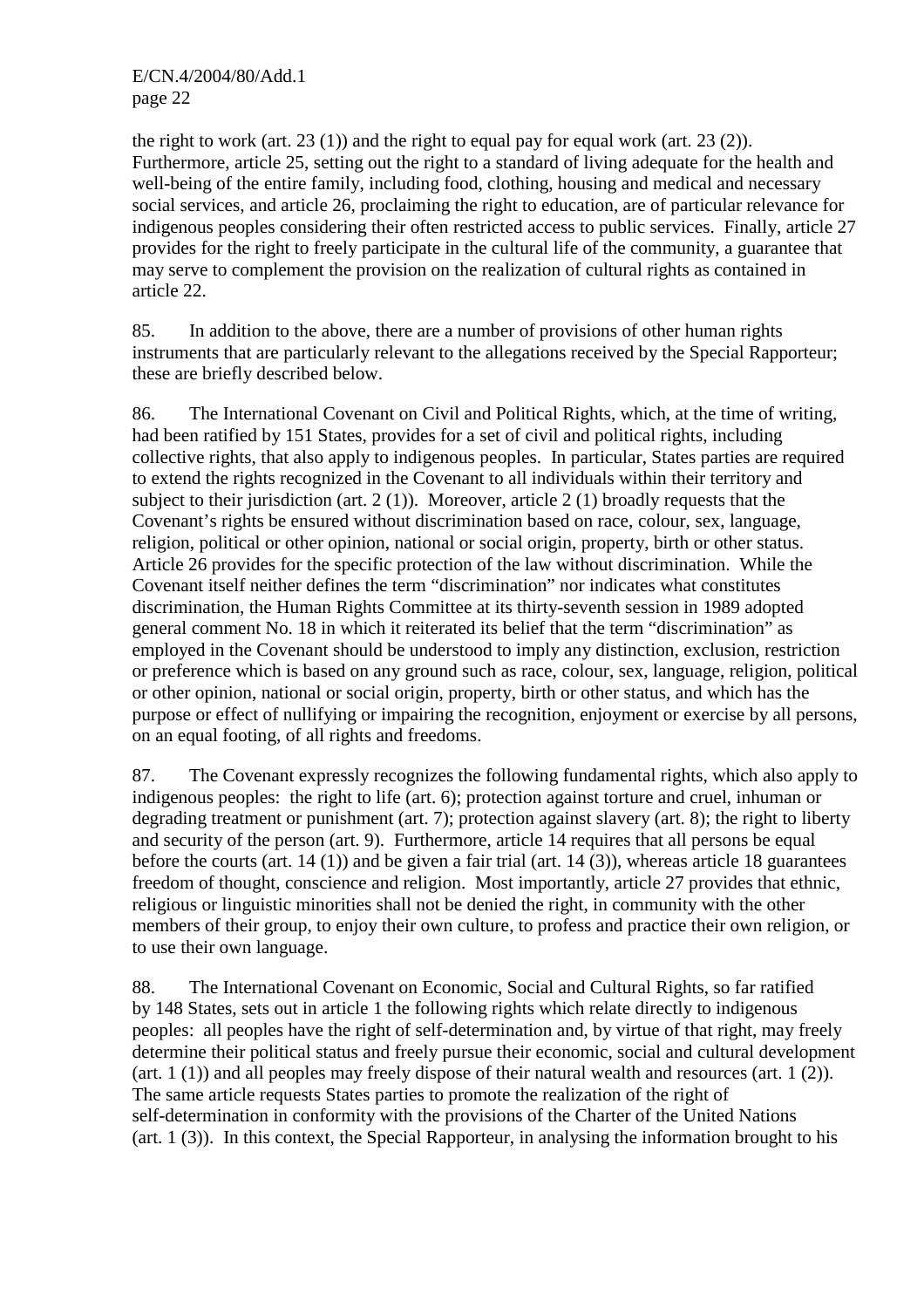attention, always bears in mind that States parties are requested to take steps in this field, individually and through international assistance and cooperation, to the extent of their available resources, with a view to achieving progressively the full realization of the rights recognized in the Covenant.

89. During his visits to their communities the Special Rapporteur noted the difficult situation indigenous peoples face in the areas of employment and education and in particular, the difficulties faced by those who must often leave their communities and travel to foreign countries in order to find work. The Covenant sets out some important provisions concerning indigenous peoples and work. These include: the right to work (art. 6); the right to just and favourable conditions of work (art. 7); the right to form and join trade unions and the right to strike (art. 8), as well as the right to education (art. 13). Furthermore, the Covenant expressly refers to a number of guarantees in the socio-economic realm, including the right to social security (art. 9), the right to an adequate standard of living (art. 11) and the right to the highest attainable standard of physical and mental health (art. 12).

90. The International Convention on the Elimination of All Forms of Racial Discrimination, which has been ratified by 168 States, defines racial discrimination as any distinction, exclusion, restriction or preference based on race, colour, descent, or national or ethnic origin which has the purpose or effect of nullifying or impairing the recognition, enjoyment or exercise, on an equal footing, of human rights and fundamental freedoms in the political, economic, social, cultural or any other field of public life (art. 1). The Convention requires States parties to condemn racial discrimination and pursue a policy of eliminating racial discrimination in all its forms (art. 2). It condemns racial segregation and apartheid (art. 3) as well as propaganda and organizations which are based on ideas of the superiority of one race, the promotion of racial hatred and incitement to racial discrimination (art. 4). Article 5 of the Convention contains a list of specific rights which must be enjoyed without distinction as to race, colour or national or ethnic origin. This includes, but is not limited to, the right to own property; the right to freedom of thought, conscience and religion; the right to freedom of opinion and expression; the right to freedom of assembly; the right to work; the right to housing; the right to public health, medical care and social security; the right to education; and the right to equal participation in cultural activities.

91. The Convention on the Elimination of All Forms of Discrimination against Women, to date ratified by 164 States, complements and reinforces existing international instruments designed to combat the continuing discrimination against women. The Convention identifies specific areas that are particularly relevant in the case of discrimination against indigenous women and girls, for example with regard to political rights, education and employment, and economic and social life. Under article 2, States parties condemn discrimination against women in all its forms and agree to pursue by all appropriate means and without delay a policy of eliminating discrimination against women. While articles 10 and 11 foresee the eradication of discrimination against women in the fields of education and employment, respectively, article 12 seeks to prevent unequal treatment of women in the realm of health care. Article 13 requires States parties to take all appropriate measures to eliminate discrimination against women in other areas of economic and social life.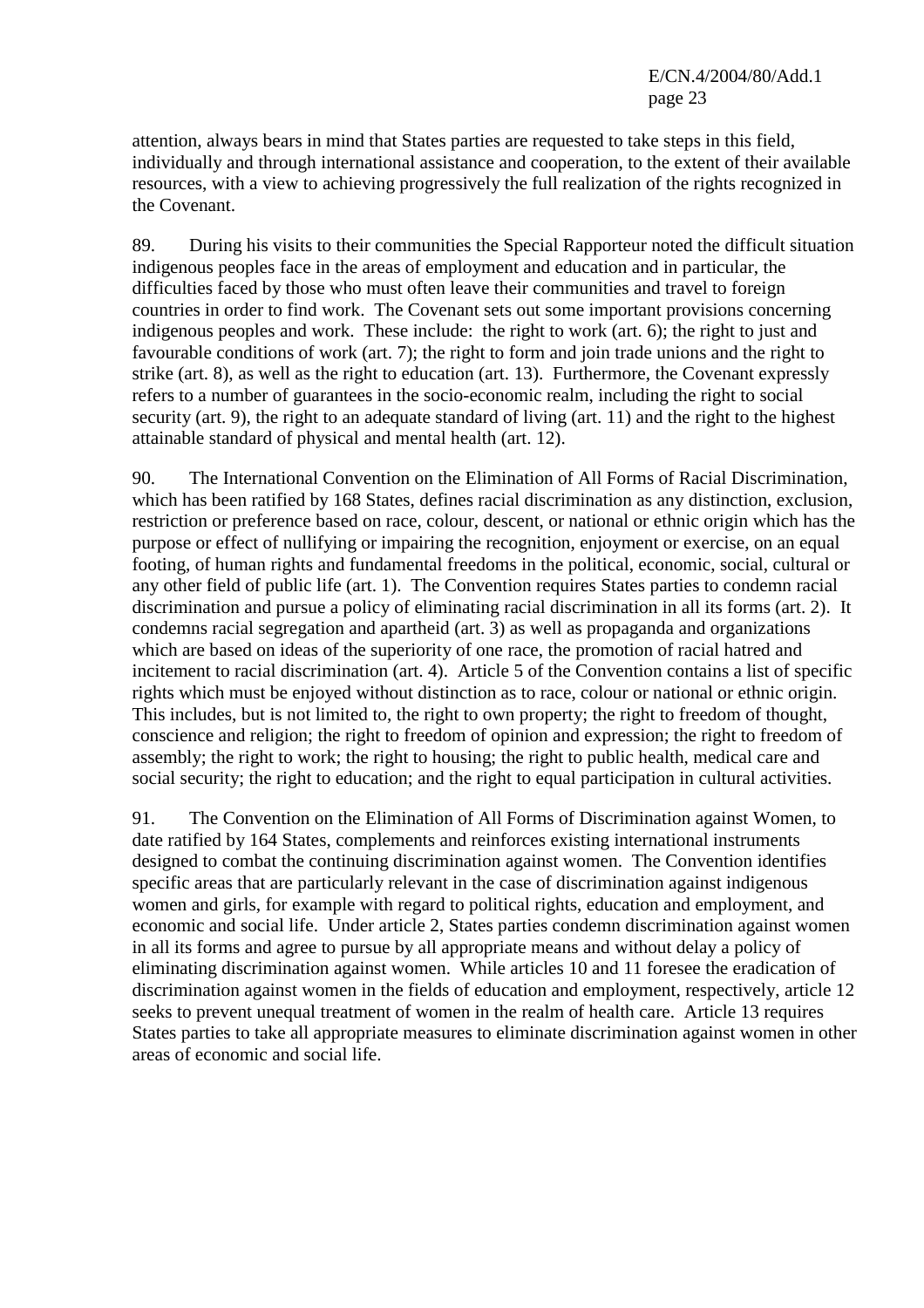92. The provisions contained in this Convention are particularly relevant to addressing one of the worst forms of human rights violations and a contemporary form of slavery, namely, the trafficking of women and girls. Over the three-year period of the Special Rapporteur's mandate, information was received highlighting specific concerns about the number of indigenous and tribal women and girls who are victims of trafficking, in particular within the sex industry, in South and South-East Asia. Anecdotal information of this nature has also been received from other regions. The reports received are not based upon any rigorous research but are rather general and anecdotal in nature; they do, however, suggest that thousands of indigenous and tribal women and girls suffer gross human rights violations.

93. Finally, one other area of concern is the situation of indigenous women living in rural areas. In this context, article 14 highlights the particular problems faced by rural women and the significant roles that rural women play in the economic survival of their families, and requires States parties to take all appropriate measures to ensure that rural women participate in and benefit from rural development, particularly in the areas of health care, social security, education, employment, land and agrarian reform, and land resettlement schemes. The same article requires States parties to ensure that rural women enjoy adequate living conditions, particularly in relation to housing, sanitation, electricity and water supply, transport and communications.

94. The situation of indigenous children - both boys and girls - is of particular interest to the Special Rapporteur. The situations observed during the period under review included a wide variety of concerns. In this context, the Special Rapporteur received allegations that indigenous children were overrepresented in alternative care and juvenile justice systems and that indigenous children were especially vulnerable to abuse, trafficking and exploitation. The situation on the ground also revealed the relevance of cultural sensitivity when providing basic social services such as health or education to indigenous children. Despite noting some positive experiences and successes in addressing discrimination, the Special Rapporteur is particularly concerned about the persistence of discriminatory barriers, for example, to ensuring equal access to basic services. In addressing these issues, the Convention on the Rights of the Child is the mandatory reference for the Special Rapporteur.

95. The Convention on the Rights of the Child, which, at the time of writing, had been ratified by 191 States, enunciates the civil and political rights of children as well as their economic, social and cultural rights. Among the articles establishing general principles, that is provisions serving as guidelines for the interpretation of the Convention, article 2 (1) provides that States parties shall respect and ensure the rights set forth in the Convention to each child within their jurisdiction without discrimination of any kind, irrespective of the child's or his or her parent's or legal guardian's race, colour, sex, language, religion, political or other opinion, national, ethnic or social origin, property, disability, birth or other status. The Convention recognizes three further general principles as follows: the best interests of the child as a primary consideration in all actions concerning children (art. 3), the right to life, survival and development (art. 6) and the right of the child to express his or her views freely in all matters affecting the child, the views being given due weight (art. 12).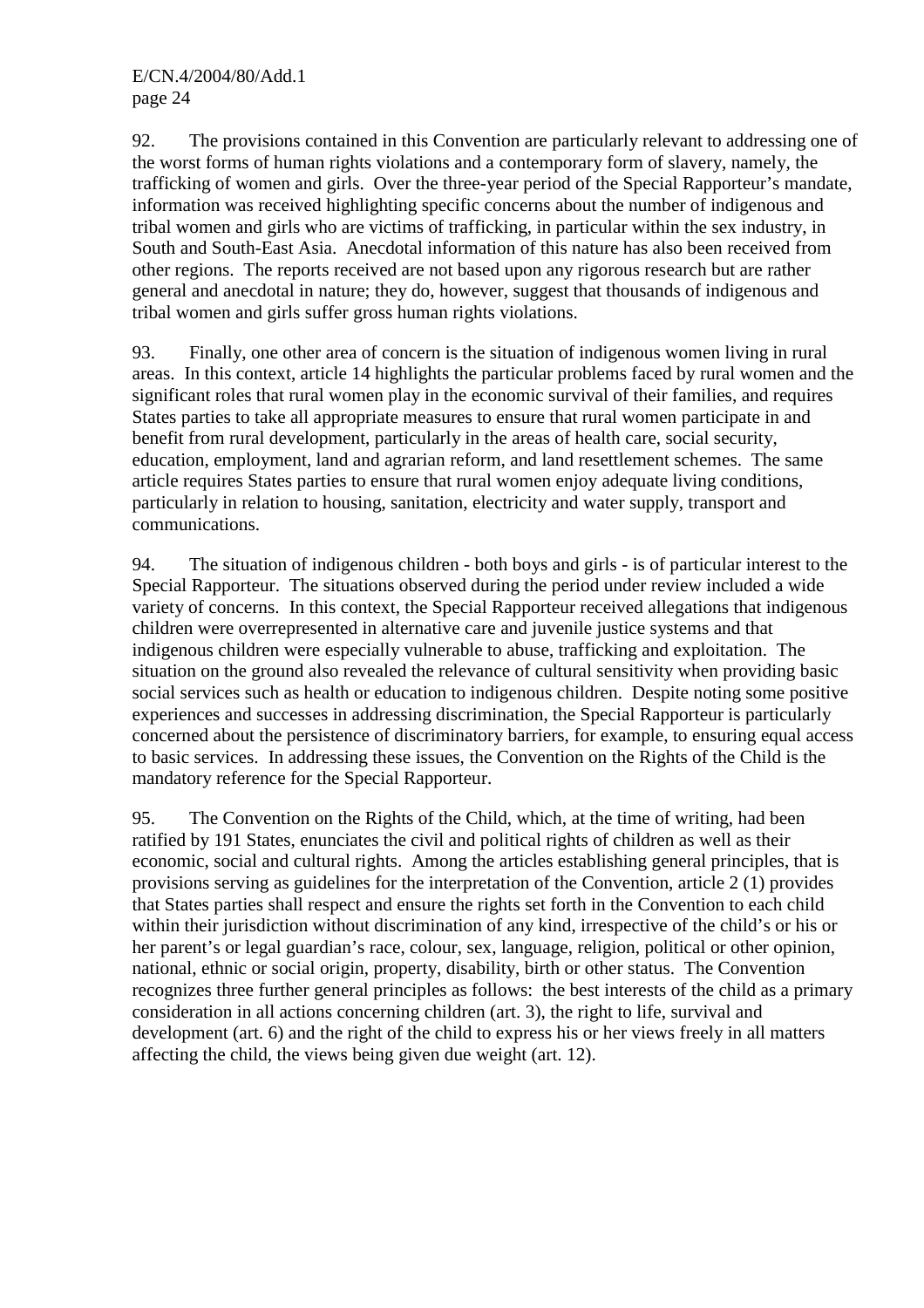96. In view of the particular vulnerability of children, the Convention reiterates the importance of certain guarantees such as protection from all forms of physical or mental violence, maltreatment or exploitation, including sexual abuse (art. 19), the right to the highest attainable standard of health (art. 24) and the right to a standard of living adequate for the child's physical, mental, spiritual, moral and social development (art. 27). With regard to indigenous peoples, due note should also be taken of the right to education (art. 28), including education on human rights, the child's own cultural identity, language and values (art. 29). Article 30 states that children of minorities or of indigenous origin shall not be denied the right to their own culture, religion or language. In this context, the Special Rapporteur wishes to highlight that indigenous communities should not only always participate in the design of services and development programmes, but should also be included among the managers and staff providing these services.

97. The Convention against Torture and Other Cruel, Inhuman or Degrading Treatment or Punishment, to date ratified by 133 States, defines the term "torture" as any act by which severe pain or suffering, whether physical or mental, is intentionally inflicted on a person for such purposes as obtaining from him or a third person information or a confession, punishing him for an act he or a third person has committed or is suspected of having committed, or intimidating or coercing him or a third person, or for any reason based on discrimination of any kind, when such pain or suffering is inflicted by or at the instigation of or with the consent or acquiescence of a public official or other person acting in an official capacity (art. 1). In addition, according to the Body of Principles for the Protection of All Persons under Any Form of Detention or Imprisonment, "the term 'cruel, inhuman or degrading treatment or punishment' should be interpreted so as to extend the widest possible protection against abuses, whether physical or mental, including the holding of a detained or imprisoned person in conditions which deprive him, temporarily or permanently, of the use of any of his natural senses, such as sight or hearing, or of his awareness of place and the passing of time".

98. Article 2 of the Convention requires States parties to take effective measures to prevent acts of torture in any territory under their jurisdiction. Articles 11 to 14 are also particularly relevant for the legal protection of indigenous peoples. As such, States parties are required to systematically review interrogation rules, instructions, methods and practices as well as arrangements for the custody and treatment of persons subjected to any form of arrest, detention or imprisonment in their jurisdiction with a view to preventing cases of torture (art. 11), and to ensure that alleged acts of torture are promptly and impartially investigated (arts. 12 and 13) and that victims of torture obtain redress and have an enforceable right to fair and adequate compensation (art. 14).

99. Regrettably, during the period under review, the Special Rapporteur received an increased number of allegations of the torture of indigenous leaders. In this context, he has participated in joint communications with the Special Rapporteur on the question of torture. Considering the cases brought to his attention, the Special Rapporteur considers it crucial to request full respect for principles 11 and 17 of the Body of Principles for the Protection of All Persons under Any Form of Detention or Imprisonment, which stipulate that a person shall not be kept in detention without being given an effective opportunity to be heard promptly by a judicial or other authority, and that a detained person shall be entitled to have the assistance of a legal counsel.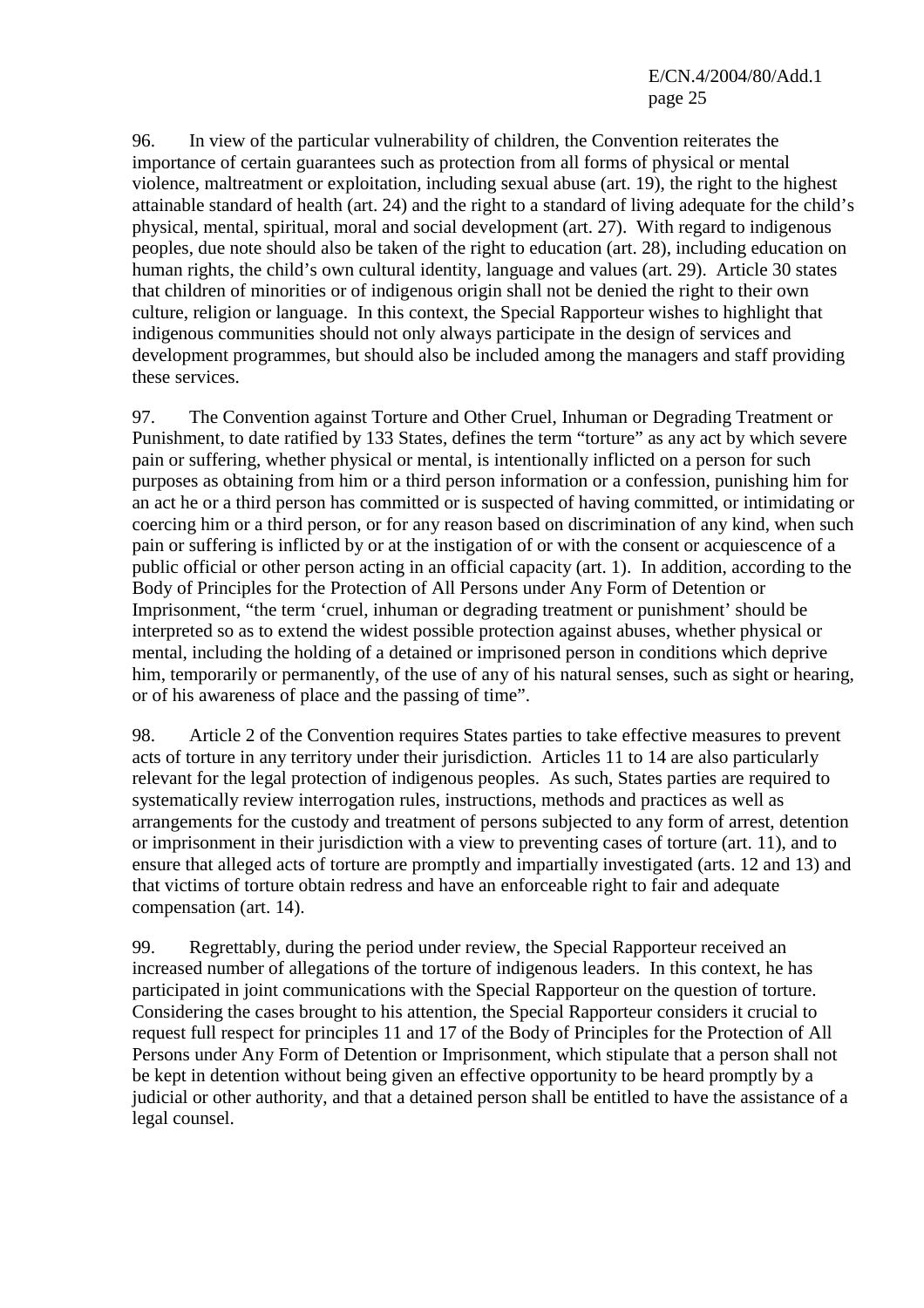100. The Special Rapporteur is encouraged by the level of knowledge shown by the indigenous communities, from Chiapas in Mexico to the Cordillera in the Philippines, of the provisions contained in the International Labour Organization Indigenous and Tribal Peoples Convention, 1989 (No. 169), ratified by 17 States and the only international legal instrument currently in force that addresses specifically the rights of indigenous and tribal peoples. This instrument provides for the protection in law and in practice of the right of indigenous and tribal peoples to preserve their own laws and customs within the national societies in which they live. The instrument is of great relevance since it makes reference to indigenous peoples' particular cultural, social and religious values (art. 5) and custom-based law (art. 8) and deals with their right to benefit from equal conditions of employment (art. 20), the right to health services (art. 25) and the right to education (art. 26). The Convention specifically protects indigenous peoples' rights of ownership and possession of the lands traditionally occupied by them (art. 14) as well as indigenous peoples' rights to the natural resources pertaining to their lands (art. 15), and seeks to ensure their protection from removal from the lands occupied by them (art. 16).

101. The Special Rapporteur continues to pay attention to a number of additional instruments and documents which were mentioned in his first report to the Commission (E/CN.4/2002/97). In this context, the "Draft United Nations declaration on the rights of indigenous peoples", adopted by the Sub-Commission on the Promotion and Protection of Human Rights and currently under review by the Commission's open-ended intersessional working group on the draft declaration, is undoubtedly one of the most important human rights documents for indigenous peoples, and it should be adopted as soon as possible. The Special Rapporteur welcomes the efforts made by several delegations, governmental and indigenous, during the last session of the working group to advance the discussions. However, he regrets that despite the efforts made, no articles were adopted, even on a provisional basis, which would have been a sign of real commitment. Governments and indigenous communities have reiterated the urgent need to adopt a text before the end of the International Decade of the World's Indigenous People in 2004.

# **III. RELATED AND FUTURE ACTIVITIES**

# **Visit to Copenhagen**

102. The Special Rapporteur visited Copenhagen on 6 and 7 October at the invitation of the International Work Group for Indigenous Affairs (IWGIA). During the visit the Special Rapporteur discussed developments related to the mandate as well as future challenges in the promotion and protection of the human rights of indigenous peoples. In Copenhagen, the Special Rapporteur also met with the Greenland Premier, Mr. Hans Enoksen; several members of the administration of the Office of the Home Rule in Copenhagen; Ambassador Tyge Lehman, from the Human Rights Unit at the Ministry for Foreign Affairs, and his team, including members of the Danish International Development Agency (DANIDA) in charge of indigenous issues; and Supreme Court Justice Per Wahlsoe. The Special Rapporteur is pleased to report that he has received an oral invitation to visit Denmark and Greenland in the near future. He is also pleased to share with the Commission some impressions from his discussions with representatives of Greenland Home Rule.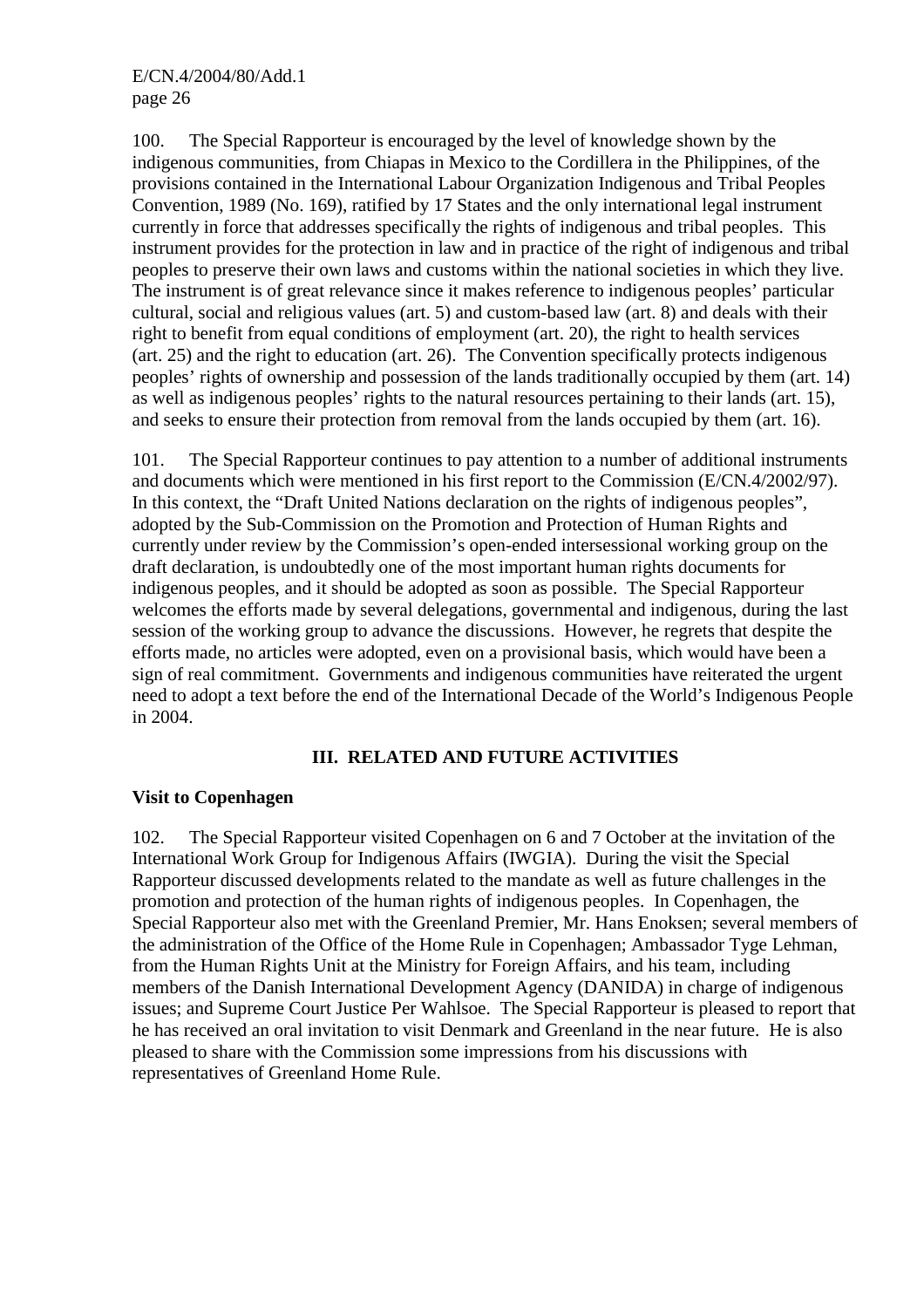103. The representatives of Greenland Home Rule in Copenhagen noted important achievements in recent years in terms of the promotion and protection of the rights of the indigenous people in Greenland, but recalled that some issues still needed to be addressed. In this regard, the right to return of the relocated Inughuit was a main issue of concern.

104. The Inughuit were forcibly moved from their ancestral lands in 1953 to make way for a United States air force base (known as the Thule Air Base). Although Greenlanders now have a measure of sovereignty over their country, the fate of the Inughuit still depends largely on the decision of the Danish courts and on final United States plans for its National Missile Defence Project. In 1999 the Eastern High Court of Denmark ruled that the human rights of the Inughuit had been violated when they were forced to move as they had been given no warning and the relocation took place without regard to the existing laws. The Supreme Court of Denmark has now agreed to hear the appeal of the survivors and descendants of this indigenous people. The Inughuit position is that they should be given the land back and that the plans for the National Missile Defence Project at the Thule Air Base should be stopped until the Supreme Court rules on the case. The decision of the Supreme Court is eagerly anticipated, not only for its obvious implications for the promotion and protection of the human rights of indigenous peoples, but also for the arguments to be used, which may contain important references to international instruments and thus establish an important precedent for the solution of cases of this sort.

105. In Copenhagen, the Special Rapporteur also met with the Greenland Premier, Mr. Hans Enoksen; several members of the administration of the Office of Home Rule in Copenhagen; Ambassador Tyge Lehman, from the Human Rights Unit at the Ministry for Foreign Affairs, and his team, including members of the Danish International Development Agency (DANIDA) in charge of indigenous issues; and Supreme Court Justice Per Wahlsoe. The Special Rapporteur is pleased to report that he has received an oral invitation to visit Denmark and Greenland in the near future. He is also pleased to share with the Commission some impressions gained from his discussions with representatives of Greenland Home Rule.

106. The representatives of Greenland Home Rule in Copenhagen noted important achievements in recent years in terms of the promotion and protection of the rights of the indigenous people in Greenland, but recalled that some issues still needed to be addressed. The right to return of the relocated Inughuit was a main issue of concern in this regard.

107. The second main issue of discussion was the legal system and the administration of justice in Greenland. The judicial system in Greenland - police, prosecution, courts, and prisons and probation - along with the relevant legislation is one of the few areas not transferred to the Home Rule administration. This means that the Danish Parliament legislates for the judicial system in Greenland and that the Danish Ministry of Justice administers the legislation. The Greenland judicial system differs significantly from the Danish system. In Greenland, the administration of justice is mainly based on lay people: district judges, lay judges and defence counsel are ordinary citizens; local police handle the prosecuting function. Only when a case is brought before the High Court in Nuuk is it dealt with by prosecutors, judges and counsel with legal training. The Greenland Administration of Justice Act and the Criminal Code were drafted after the Second World War in the light of the values and practices obtaining in Greenland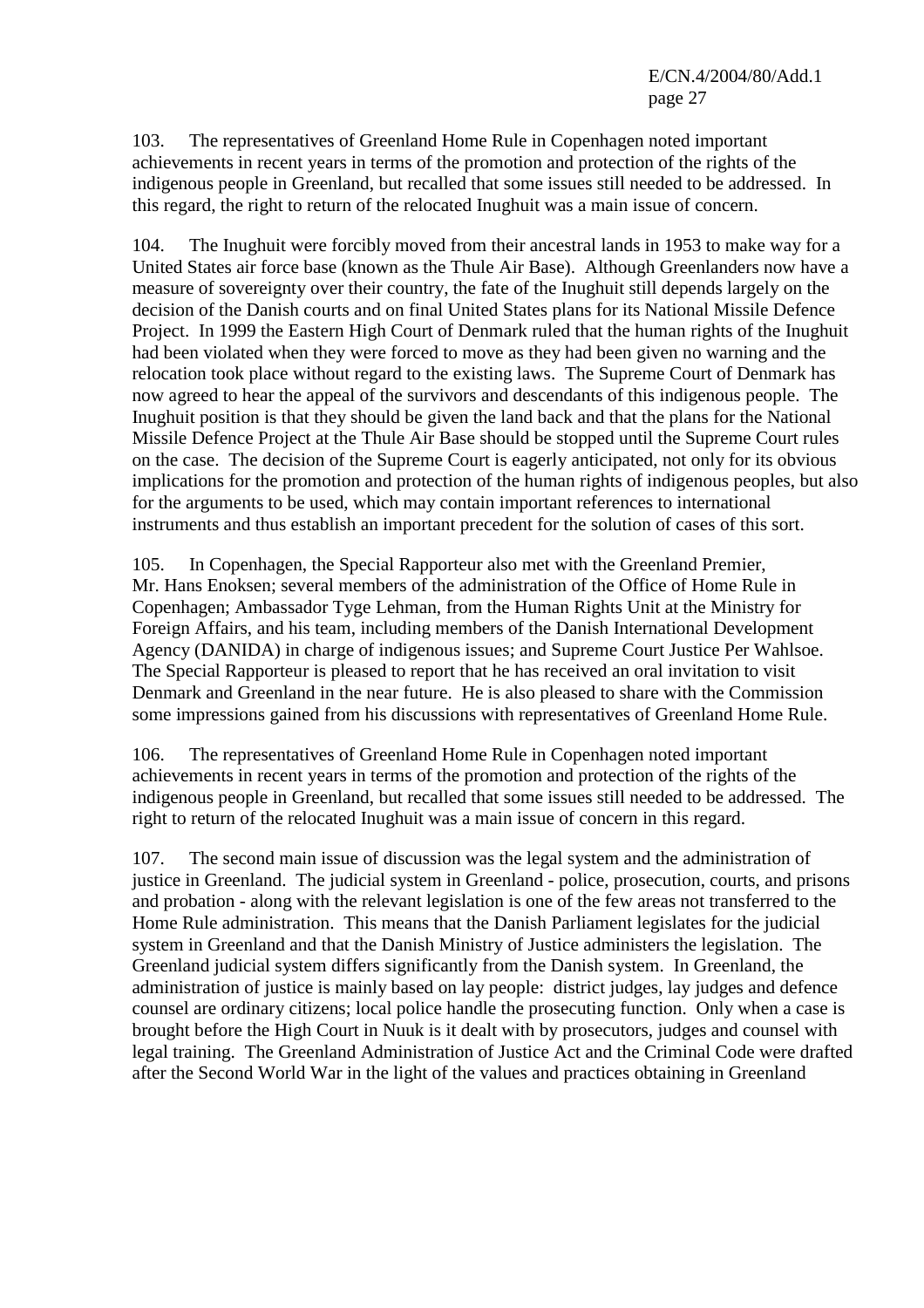society at that time. Greenland has since changed radically and rapidly from a hunter society to an industrial one. In this context, the Government of Denmark and the Greenland Home Rule in 1994 jointly appointed the 15-member Commission on Greenland's Judicial System. The Commission, which is to review and reassess thoroughly the entire judicial system in Greenland, is expected to release its report soon.

# **Visit to Norway (Finnmark) and Finland**

108. On the occasion of his attendance at an academic conference in Tromso, Norway, the Special Rapporteur gladly accepted an invitation from the Sami Parliament to visit, from 10 to 14 October 2003, the Parliament in Kárasjoka and some Sami communities in Finnmark. His trip included a short visit to the Sami Council in Ohcejohka, Finland, where he met with Sami representatives from Sweden, Finland and the Russian Federation. He also had extensive conversations with Mr. Ole Henrik Magga, Chairman of the Permanent Forum on Indigenous Issues and former President of the Sami Parliament. The Special Rapporteur is pleased to share his impressions of these encounters with the Commission.

109. The Sami, original indigenous inhabitants of northern Scandinavia, live in the polar region extending from Norway, Sweden and Finland to the Kola Peninsula in the Russian Federation. Norway is said to have the biggest Sami population. Over the last 200 years, local regulations governing language, agricultural policies, defence, education, communications, media and other areas have resulted in a loss of Sami language and traditions, as well as a fading perception of Sami history. In response, a Sami Committee was established in 1956 to discuss principles and concrete measures to help the Sami retain their culture.

110. During the meetings, the Special Rapporteur was informed of issues relating to the land rights, reindeer-grazing and fishing activities of Sami communities, as well as the impact of a North Atlantic Treaty Organization (NATO) bombing range in the area. Major concern was expressed about the latest developments surrounding a proposed land-management bill known as "the Finnmark Act", under consideration in the Norwegian Parliament.

111. The background for the Finnmark Act is a conflict in the 1970s, when the Norwegian Water Resources and Energy Administration, which issued plans to develop the Alta-Kautokeino water system on the Finnmark plateau, including a dam which would inundate a whole Sami community. Even after these plans had been withdrawn, a major project remained, including a 100-metre-high dam across a canyon and the construction of a road across reindeer-grazing land and calving areas.

112. In 1981, Sami leaders agreed with the Government of Norway on a list of issues, including the constitutional recognition of the rights of the Sami people, the establishment of a democratic Sami body - the Sami Parliament - and an agreement to pursue the issue of recognition of Sami land rights initially in Finnmark and then in the rest of the Sami territory in Norway, as formalized in the Sami Act in 1987. The Government also agreed to establish a Sami Rights Committee to come up with proposals on how Sami land rights should be safeguarded.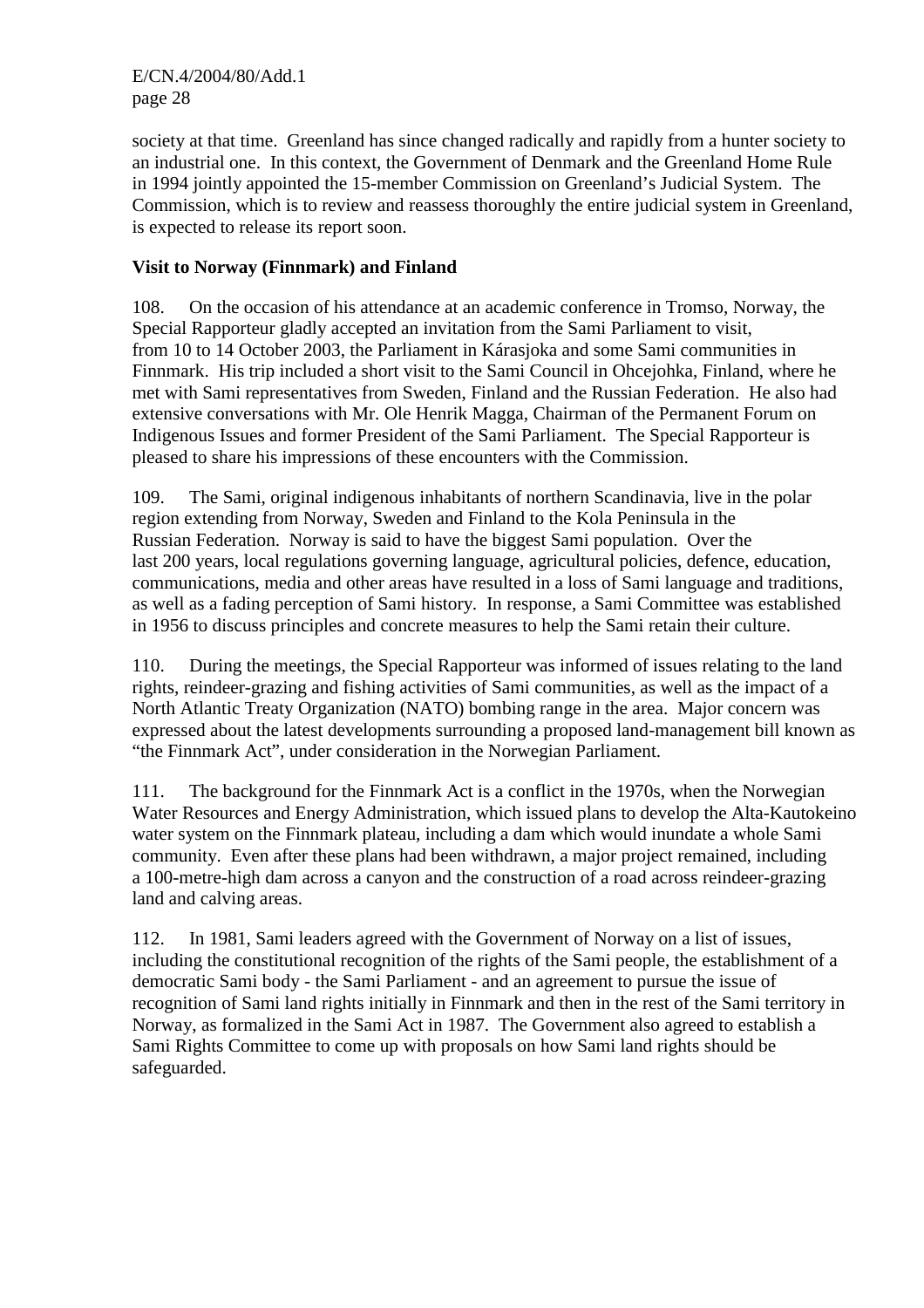113. The Committee, in its 1997 report, outlined proposals for new land-rights management legislation, including the progressive recognition of the right to ownership and possession in traditional Sami lands; the abolition of so-called State-owned property in Finnmark, and a call for respect of international law and procedures concerning the relationship between the Sami as an indigenous people and the State. The report was transmitted to the relevant authorities for consideration in the drafting of new legislation on the matter.

114. To the disappointment of the Sami people, the Minister of Justice in 2003 presented proposed legislation - the Finnmark Act - that differed completely from the proposal originally produced by the Committee. It also avoids references to the coastal resources as well as to specific rights that Sami may have for the conservation of their traditional livelihoods, except for the reindeer-herding areas. According to the information received during the visit of the Special Rapporteur, it seems that there had been no previous consultation on the matter.

115. The complaints of the Sami people over the Finnmark Act are therefore based on the following elements: (a) it disregards 23 years of work by the Sami Rights Committee and breaches the 1981 agreement between the Government and Sami organizations; (b) the Finnmark Act itself fails to recognize that the indigenous Sami people have a particular right to land and resources compared to the non-Sami population in the region; (c) the Act also expands the rights of non-Sami people to use the Sami territory; (d) it safeguards the right to expropriate land on Sami territory for public purposes without compensation; (e) it fails to identify areas where Sami have the right to ownership and possession in accordance with international law; and (f) it fails to recognize that the Sami themselves are exclusively authorized to transfer their inherent right to any alien governing structures in accordance with international law. Moreover, there is a strong argument that the process so far has been carried out in contravention of ILO Convention No. 169.

116. Taking these elements into account, the Sami Parliament has urged the Government to withdraw the Finnmark Act and to enter into a dialogue aimed at finding solutions to this conflict. One day before the Special Rapporteur's visit to the Sami Parliament, a delegation from the Norwegian Parliamentary Committee studying the Act discussed the main issues of concern with the Sami Parliament, the first time such a meeting took place. The Norwegian Parliament asked a commission of experts to study the matter, and this commission found in November 2003 that the Finnmark Act does not comply with ILO Convention No. 169 with respect to the rights of the Sami people.

117. In Ohcejohka, Finland, the Special Rapporteur met with representatives from various Sami communities, including in the Russian Federation, as well as with the Legal Adviser of the Sami Parliament in Finland, Mr. Heikki J. Hyvarinen. According to the presentations, there are 6,500 Sami in Finland of whom 4,000 live within the Sami region bordered by Sweden, Norway and Russia. This Sami home area consists of the municipalities of Enontekiö, Inari and Utsjoki and the northern part of the municipality of Sodankylä. The area covers  $35,000 \text{ km}^2$ , and includes a special region reserved for the Skolt Sami, who settled in Finland after the Second World War. Today, Sami constitute one third of the total population living in the Sami region. As recently as before the Second World War, approximately half the population was still Sami. Today, Sami are a majority in Utsjoki, but a minority in the other areas. In recent years, Sami living and social conditions have approached those of the rest of the population.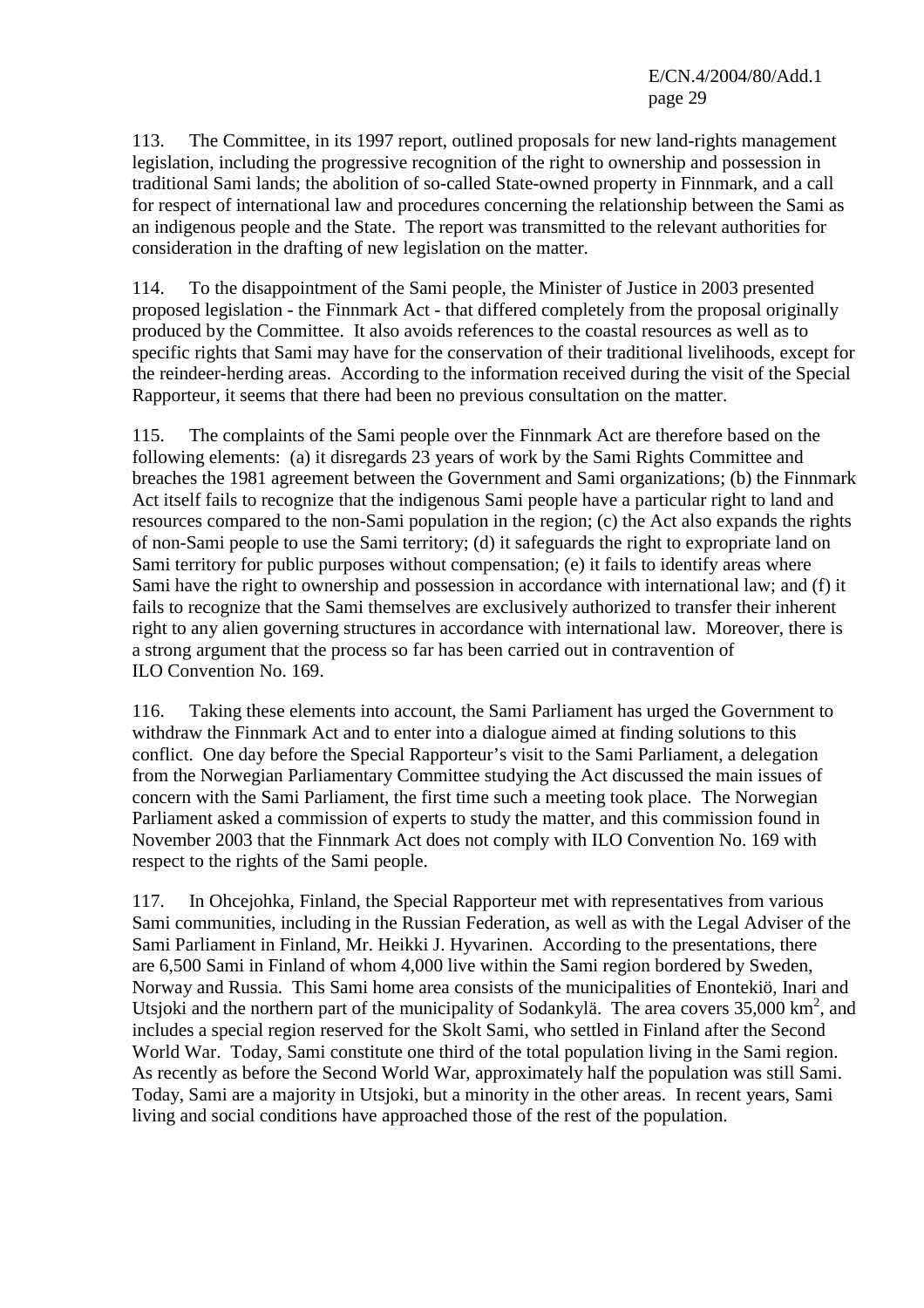118. The Sami region in Finland is divided into private farmlands (10 per cent) and "public land" (90 per cent). On their private lands, the Sami practise agriculture, forestry and, to some extent, fishing. For reindeer herding, fishing and hunting, they use mostly "public land", outside their own farmlands. Finnish law does not grant the Sami any special rights to use "public land" when practising their traditional livelihoods. The Finnish reindeer-herding region consists of the Sami region and certain areas to the south of it. Approximately 40 per cent (100,000) of all the reindeer live within the Sami region. Sami own 85 per cent of them. The reindeer graze throughout the year in enclosed areas called reindeer-herding districts which vary in size from  $1,000$  to  $5,000$  km<sup>2</sup>. Claims were made that the material foundation of the Sami culture is continually being destroyed. The Sami have repeatedly demanded that the State return the lands to the Sami. Complaints are expressed over the increasing presence of and ownership of land by tourists in the area.

# **Visit to Canada**

119. Since his appointment in 2001, the Special Rapporteur has received many invitations from indigenous peoples around the world to visit their communities. Unfortunately, it is impossible for the Special Rapporteur to accept all the invitations received. Therefore, he tries to combine such visits to indigenous communities with academic commitments in the country concerned. Such was the case with Canada. The Special Rapporteur accepted an invitation from First Nations to visit indigenous communities in Canada from 1 to 8 May 2003 prior to an academic conference in Halifax. The Special Rapporteur informed the Government about his intention and agreed that the information gathered during the visit could be used as part of the information on his official visit to the country scheduled for spring 2004. The Special Rapporteur is pleased to report on the agenda of his visit at this time; details of his findings will be included in his report on the visit to Canada to be carried out in spring 2004.

120. The Special Rapporteur began his visit with a legal briefing by the Union of British Columbia Indian Chiefs, organized by the Indigenous Network on Economies and Trade. He then travelled to the Sutikalh Camp in St'at'imc Territory. He met with leaders, elders and community members of the Bonaparte Indian Band and travelled on to the Skwelkwek'welt Protection Centre at the entrance to the Sun Peaks Ski Resort, the planned expansion of which, according to the First Nations, will affect the environment and the lifestyles of the local native communities.

121. The Special Rapporteur attended meetings with the Saskatchewan Justice Reform Commission and a round table of aboriginal leaders organized by the Native Law Centre of Canada in Saskatoon. The Southern Manitoba Chiefs Organization then briefed him on the First Nations Governance Act and took him on a tour of the Sagkeeng, Little Grand Rapids and Pauingassi First Nations, where the Special Rapporteur observed living conditions and the effects of the construction of a hydroelectric power plant on the local environment.

122. In Kenora, Ontario, the territory of the Grand Council of Treaty 3, the Special Rapporteur received a briefing on aboriginal governance and visited Grassy Narrows, where aboriginal peoples have been affected by extensive private logging activities on their traditional territory.